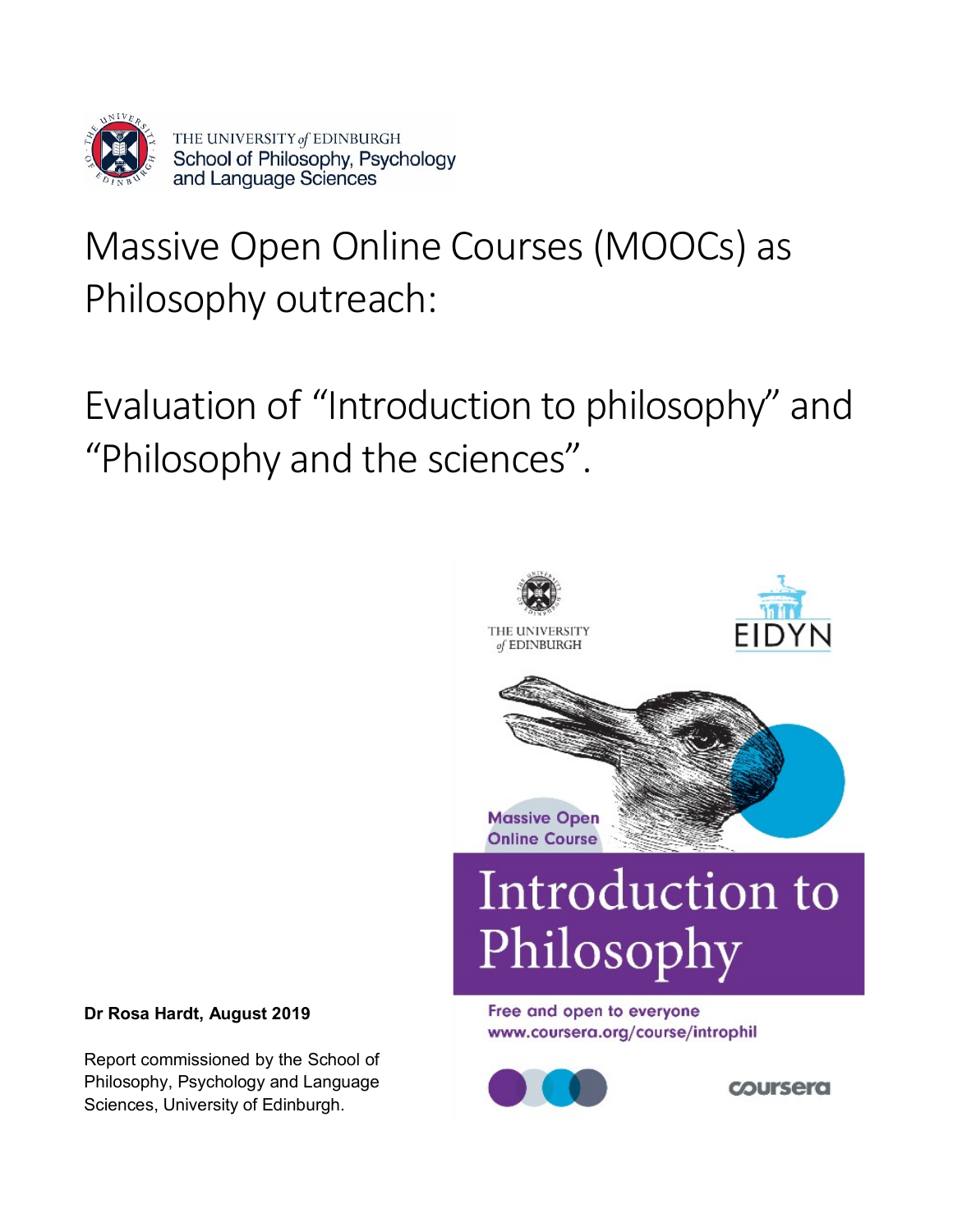### **Contents**

| Outcome 1: People from a range of backgrounds will have improved access to key philosophical     |  |
|--------------------------------------------------------------------------------------------------|--|
|                                                                                                  |  |
| Outcome 3: Learners will have increased understanding of contemporary Philosophy research by the |  |
| Outcome 4: Learners will develop increased critical thinking ornew perspectives  24              |  |
| Outcome 5: Teachers and education professionals will have improved access to education resources |  |
|                                                                                                  |  |
|                                                                                                  |  |
|                                                                                                  |  |

### <span id="page-1-0"></span>Scope

This report is designed to evaluate the success of the early University of Edinburgh Philosophy MOOCs (Massive Open online Courses) as an outreach initiative. We will evaluate *Introduction to Philosophy*, and *Philosophy and the Sciences* and, where possible, benchmark this against data from other MOOCs.

This report is not designed to evaluate later MOOCs (e.g. *Intellectual Humility*), other forms of online learning (e.g. online MSc), or to evaluate the pedagogical effectiveness either of these MOOCs or online learning in general.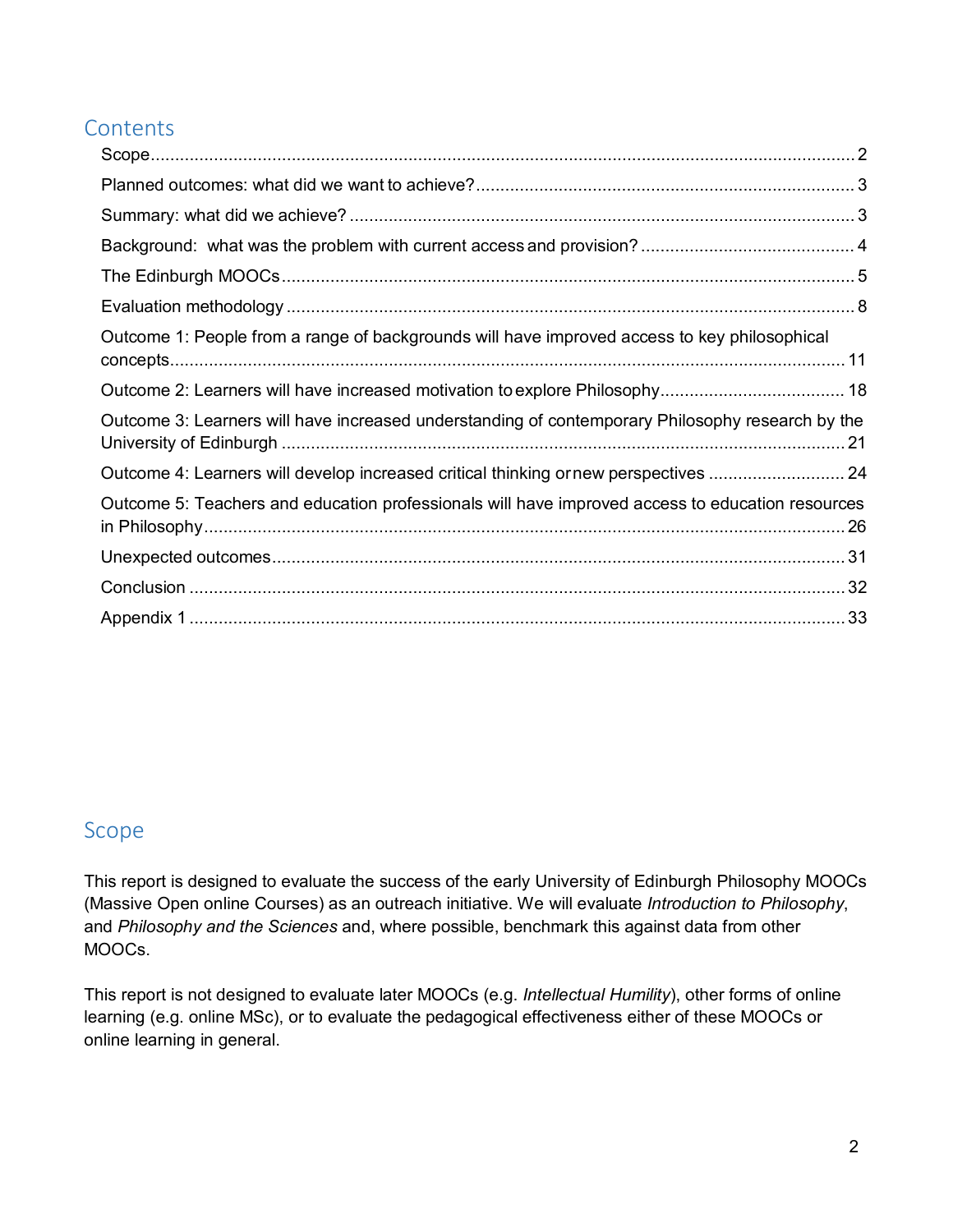### <span id="page-2-0"></span>Planned outcomes: what did we want to achieve?

Edinburgh's philosophy MOOCs, 'Introduction to Philosophy' and 'Philosophy and the Sciences', brought specialist research of the university's academic staff to a world stage. Produced early in a still nascent MOOC landscape, these MOOCs were designed to help achieve the following outcomes:

1: People from a range of backgrounds will have **improved access** to key Philosophical concepts;

2: Learners will have **increased enthusiasm** for Philosophy;

3: Learners will have **increased understanding** of contemporary Philosophy research at the Universityof Edinburgh;

4: Learners will develop **increased critical thinking** or new perspectives;

5: Teachers and education professionals will have **improved access to education resources** in Philosophy.

### <span id="page-2-1"></span>Summary: what did we achieve?

- **568,392** learners have enrolled on the courses since their launch.
- **37%** of learners were based outside Europe and North America.
- **23%** of learners had no undergraduate degree.
- The courses were the first contact with academic Philosophy for **54%** of learners on *Introduction to Philosophy*, and **25%** of learners on the *Philosophy and the Sciences* courses.
- Between 2013-2016, the course lectures were viewed **2,046,442** times
- At any given time, there are around **4000** active learners on *Introduction to Philosophy*, and **400** active learners on the *Philosophy and the Sciences* courses.
- **87%** of learners were inspired to engage in further reading or study about philosophy.
- **88%** of learners valued finding out about contemporary Edinburgh research.
- **77%** of learners said the course had changed the way they think about the world.
- **10%** of learners were education practitioners or teachers.
- **21%** of learners reported re-using the course materials or content in formal or informal education including: high schools, community interest groups, professionaldevelopment.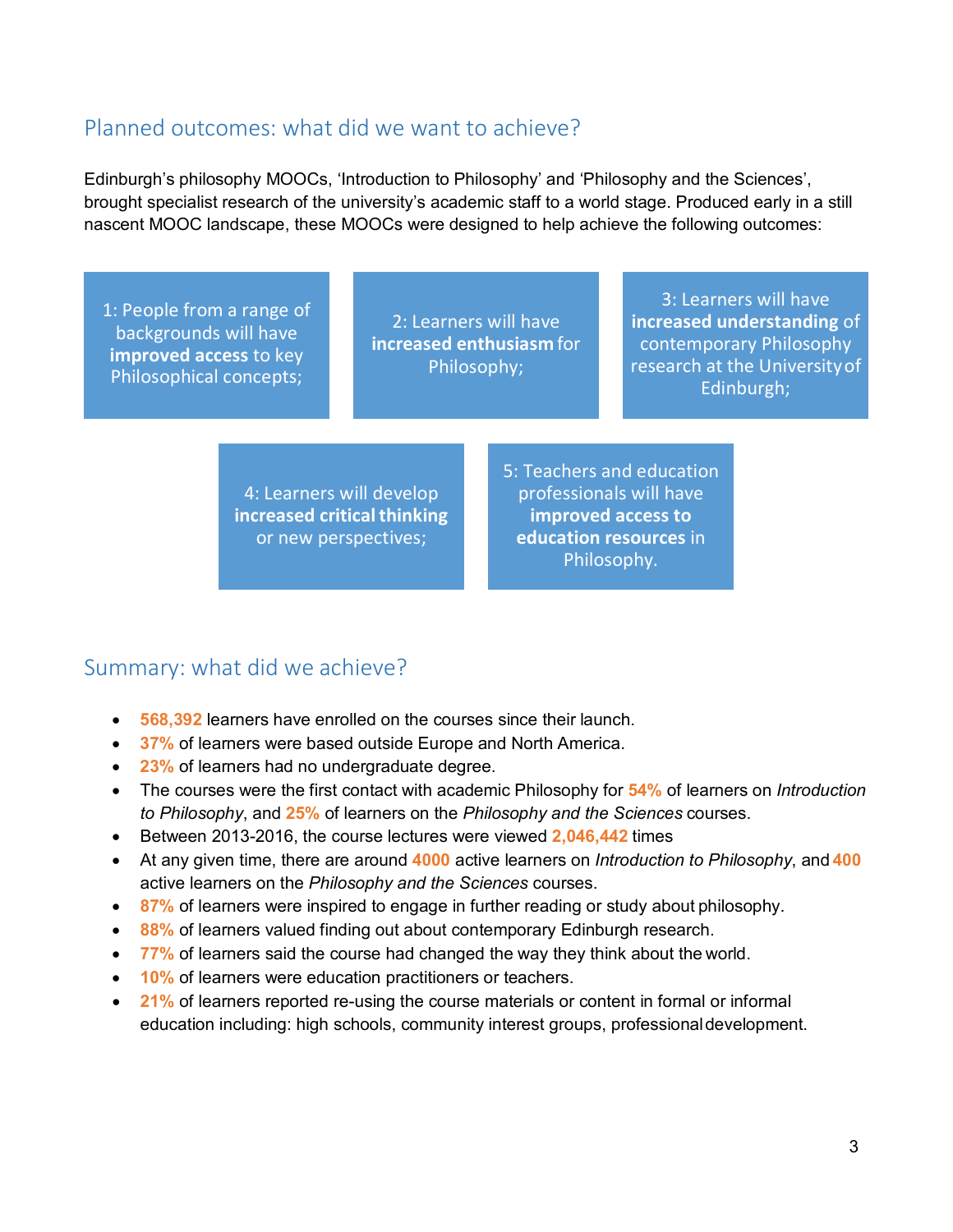### <span id="page-3-0"></span>Background: what was the problem with current access and provision?

While philosophical thinking underpins all kinds of enquiry, there is currently a dearth of philosophy teaching in UK primary, secondary and further education. *Introduction to Philosophy* and *Philosophy and the Sciences* aimed to create greater public understanding of, and engagement with, philosophical research by providing accessible and expert online courses.

Philosophy is not offered as an option in the curriculum in England and Wales at GCSE level. It is offered but not compulsory at the equivalent level in Scotland (National 5), with low uptake: Philosophy entries make up < 0.1% of National 5 entries each year from 2014 to 2018 <sup>1</sup>. Uptake remains low for 16-18 year olds. Philosophy is available as a Scottish Higher (< 0.5% entries each year from 2015 to 2018<sup>2</sup>) and as an A-level in England and Wales a single examination board (0.7% AQA A-level entries $^3$ ). Philosophy is not currently available as a Scottish Advanced Higher.

On the other hand, media coverage demonstrates an appetite for wider teaching of philosophy to facilitate curious, creative and critical thinking in the population,<sup>4[5](#page-3-4)[6](#page-3-5)</sup> highlighting the need to provide "a space for reasoned argument about the most fundamental questions of all".  $78$  $78$ 

We hoped that the open format of the MOOCs would provide a way of bringing these benefits to a wider, international audience, by providing a grounding in basic Philosophical skills and areas, and linking this to contemporary research happening at Edinburgh.

<span id="page-3-3"></span>3 AQA exam results statistics, June 2018. Accessed online March 2019 via: [https://filestore.aqa.org.uk/over/stat\\_pdf/AQA-A-LEVEL-STATS-JUN-2018.PDF](https://filestore.aqa.org.uk/over/stat_pdf/AQA-A-LEVEL-STATS-JUN-2018.PDF) 4 The Guardian, April 2005. Accessed online March 2019 via:

<span id="page-3-1"></span><sup>1</sup> SQA Annual Statistical Report 2017-18: National 5. Accessed online March 2019 via: <https://www.sqa.org.uk/sqa/64717.html>

<span id="page-3-2"></span><sup>2</sup> SQA Annual Statistical Report 2017-18: National 5. Accessed online March 2019 via: <https://www.sqa.org.uk/sqa/64717.html>

<span id="page-3-4"></span>

<https://www.theguardian.com/education/2005/apr/05/teaching.schools>

<sup>5</sup> The Telegraph, November 2008. Accessed online March 2019 via:

[https://www.telegraph.co.uk/education/secondaryeducation/3452510/Rugbys-first-philosopher-in-residence-An](https://www.telegraph.co.uk/education/secondaryeducation/3452510/Rugbys-first-philosopher-in-residence-An-argument-for-a-degree-of-success.html)[argument-for-a-degree-of-success.html](https://www.telegraph.co.uk/education/secondaryeducation/3452510/Rugbys-first-philosopher-in-residence-An-argument-for-a-degree-of-success.html)

<span id="page-3-5"></span><sup>&</sup>lt;sup>6</sup> The Guardian, January 2017. Accessed online via:

https://www.theguardian.com/commentisfree/2017/jan/09/philosophy-teach-children-schools-ireland<sup>7</sup>

<span id="page-3-6"></span>Times Educational Supplement, November 2016. Accessed online March 2019 via:

<https://www.tes.com/news/philosophy-needs-be-given-its-proper-place-heart-uk-education>

<sup>8</sup> Times Educational Supplement, February 2015. Accessed online March 2019 via: [https://www.tes.com/news/c](https://www.tes.com/news/c-grayling-seeks-fill-philosophys-screaming-silence)[grayling-seeks-fill-philosophys-screaming-silence](https://www.tes.com/news/c-grayling-seeks-fill-philosophys-screaming-silence)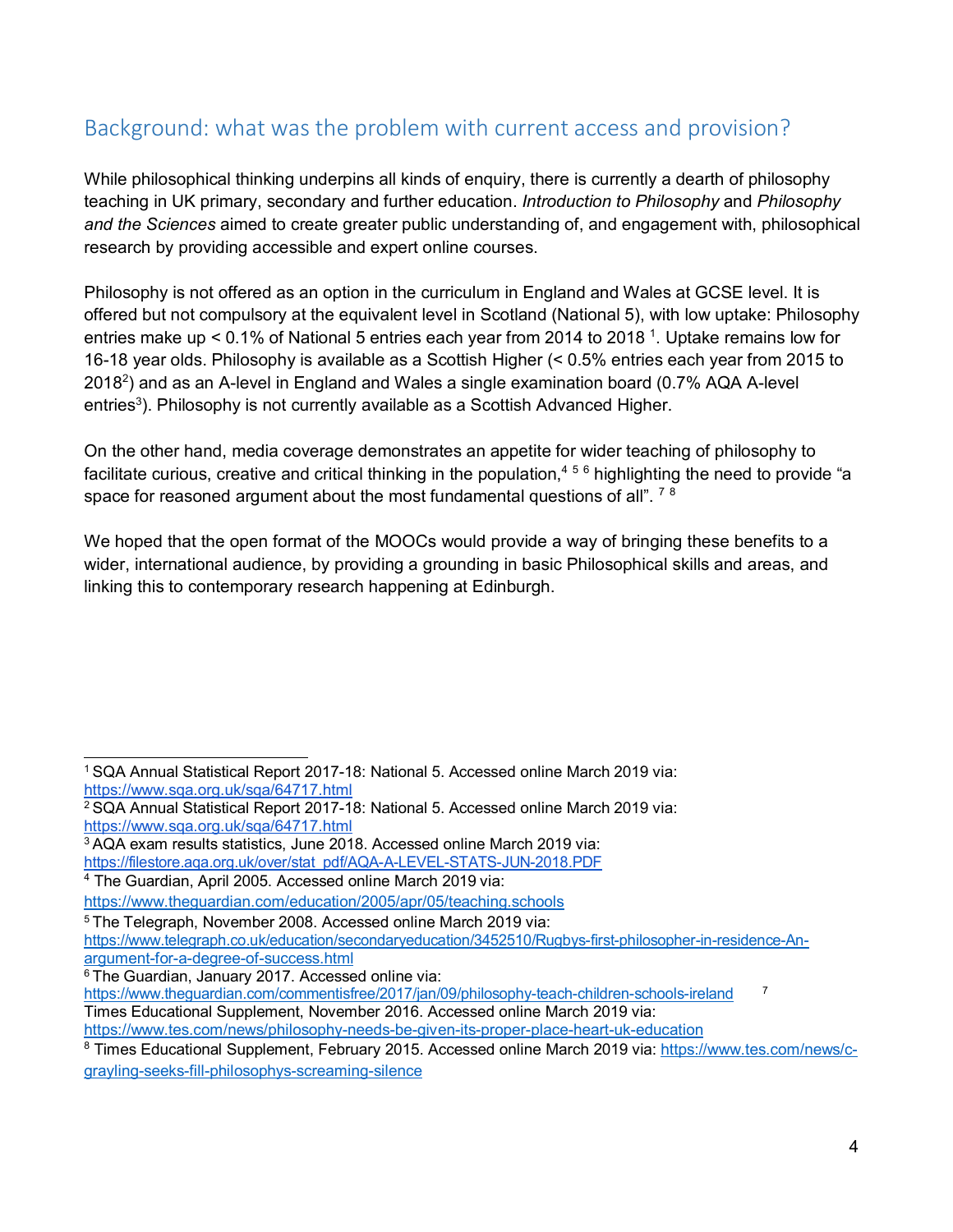### <span id="page-4-0"></span>The Edinburgh MOOCs

The Edinburgh MOOCs were designed around the research specialisms of the University of Edinburgh's Philosophy department. All courses provide participants with short written introductions on the topic to complement the video lectures, which are delivered in four to five sections and total around 40 minutes per topic. Participants are also provided with:

- Handouts to accompany the lectures;
- Summaries detailing the original research Edinburgh academics have done that informs the video lectures, with links to open access resources for further independent research ("@Edinburgh" pages);
- Online quizzes that help participants to review their comprehension of material;
- Forums for online discussion (only included in earlier iterations);
- As with all Coursera MOOCs, learners can sign up to Signature Track. This is an optional service that track participants' progress to verify course completion and provide a shareable online course certificate to those who complete the course.

#### Introduction to Philosophy:

*Introduction to Philosophy* provided an overview of Philosophy as a discipline, and a taster of six research topics, each designed and delivered by a subject expert: philosophy of mind, epistemology, metaethics, philosophy of time travel, and philosophy of science (~14 hours study required).

- *Introduction to philosophy*  Dave Ward.
- *What is knowledge? And do we have any?*  Duncan Pritchard.
- *Minds, brains and computers*  Suilin Lavelle.
- *Should you believe what you hear*? Alan Hazlett.
- *Are scientific theories true?*  Michela Massimi.
- *Time travel and philosophy -* Alasdair Richmond.

In 2017, the course expanded to include two topics on moral philosophy  $(\sim 17$  hoursstudy):

- *Do we have an obligation to obey the law?*  GuyFletcher
- *Do we have free will and does it matter?*  Elinor Mason

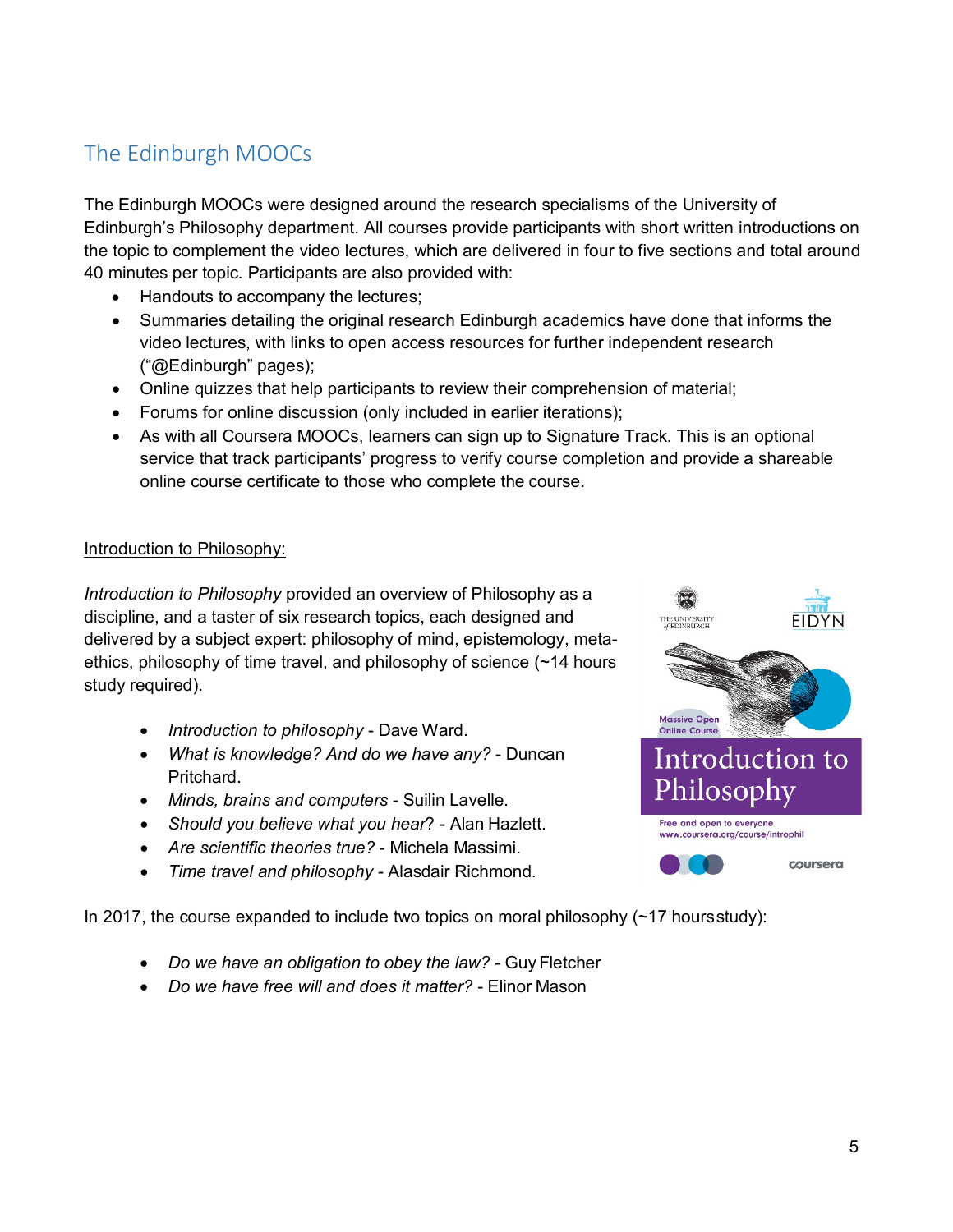

### Philosophy and the Sciences:

*Philosophy and the Sciences* raises questions about scientific methods and concepts, drawing on Edinburgh's international expertise in this field. *Philosophy and the Sciences* is composed of two parts, both covering four topics: *Philosophy of Physical Sciences*  and *Philosophy of Cognitive Sciences*. Since 2017, these parts have been available as separate MOOCs.

Topics are presented in collaboration between scientists and philosophers (philosophers in the below list are highlighted **in bold**), allowing participants to learn about the unique approach of philosophers towards the scientific research they engage with.

*Philosophy of Physical Sciences* introduces the fundamentals of philosophy of science before examining different issues in the philosophy of cosmology (~7 hours study).

- *What is this thing called science?*  **Michela Massimi** & **Duncan Pritchard**.
- *The origins of our universe*  **Michela Massimi** & John Peacock.
- *Dark matter and dark energy*  **Michela Massimi** & John Peacock.
- *The anthropic principle and multiverse cosmology*  **Alasdair Richmond** & John Peacock.

*Philosophy of Cognitive Sciences* covers philosophy of psychology and neuroscience (~7 hours study):

- Stone-age minds in modern skulls: evolutionary theory and the philosophy of mind **Suilin Lavelle** & Kenny Smith.
- *What is consciousness?* **Mark Sprevak** & David Carmel.
- *Intelligent machines and the human brain*  **Mark Sprevak** & Peggy Series.
- *Embodied cognition*  **Andy Clark** & Barbara Webb.

### Timeline and development of the MOOCs:

*Introduction to Philosophy* launched on 28 January 2013 as part of a cohort of six University of Edinburgh MOOCs: these six courses were the first UK MOOCs to be hosted on a dedicated platform.<sup>9</sup> Further iterations of *Introduction to Philosophy* launched on 14 October 2013, 26 January 2014 and 15 September 2014. In all these cases, *Introduction to Philosophy* was a seven week course including an optional peer assessment essay, and learner forums monitored by teaching assistants.

<span id="page-5-0"></span><sup>9</sup> UK MOOC report (Mooclab.club, 2016). Accessed online April 2019 via <https://www.mooclab.club/Reports/UK%20MOOC%20Report%202016.pdf>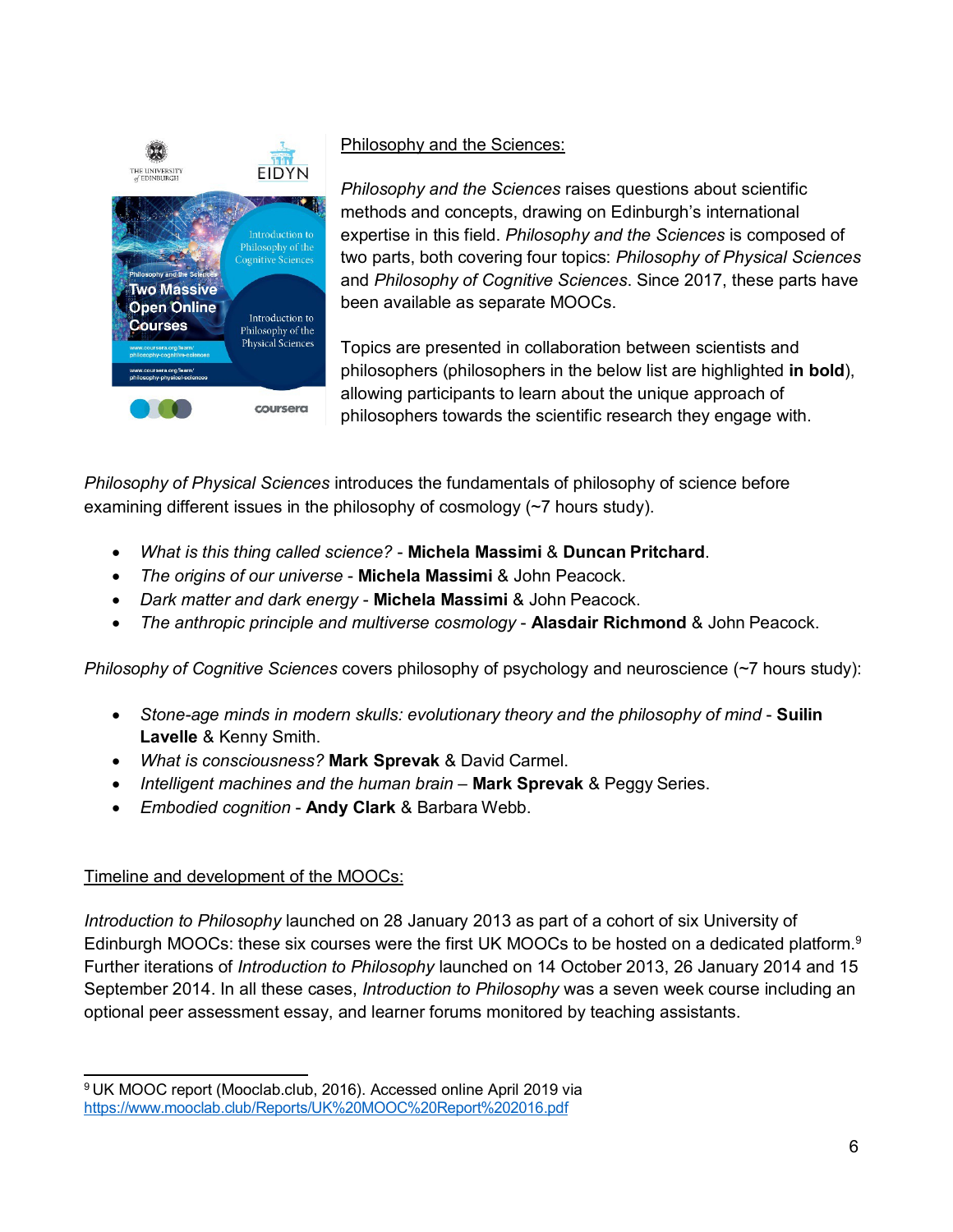*Introduction to Philosophy* moved to an updated version of Coursera on 13 February 2015. In January 2017, the additional topics on moral philosophy were added, and the learner forums removed. The addition of two new topics increased the course length from seven to nine weeks.

*Philosophy and the Sciences* launched on 20 October 2014 as an eight-week course including learner forums, with a second iteration launching on 21 September 2015. *Philosophy and the Sciences* moved to the new version of Coursera on 5 September 2016, and the online forums were removed. In July 2017, it was split into two standalone four-week MOOCs: *Philosophy of Physical Sciences*, and *Philosophy of Cognitive Sciences*.

Both *Philosophy and the Sciences and Introduction to Philosophy* now run on-demand, with students able to start the courses every three and four weeks, respectively.

| <b>DATE</b>    | <b>MILESTONE</b>                                                                                                                                                                                                 |
|----------------|------------------------------------------------------------------------------------------------------------------------------------------------------------------------------------------------------------------|
| January 2013   | Introduction to Philosophy 1 launches on original Coursera platform                                                                                                                                              |
| October 2013   | Introduction to Philosophy 2 launches                                                                                                                                                                            |
| January 2014   | Introduction to Philosophy 3 launches                                                                                                                                                                            |
| September 2014 | Introduction to Philosophy 4 launches                                                                                                                                                                            |
| October 2014   | Philosophy and the Sciences 1 launches on original Coursera platform                                                                                                                                             |
| February 2015  | Introduction to Philosophy moves to updated Coursera platform;                                                                                                                                                   |
|                | Course runs on demand every 4 weeks.                                                                                                                                                                             |
| September 2015 | Philosophy and the Sciences 2 launches                                                                                                                                                                           |
| September 2016 | Philosophy and the Sciences moves to updated Coursera platform and<br>split into two standalone MOOCs: Philosophy of Physical Sciences and<br><b>Philosophy of Cognitive Sciences;</b><br>Online forums removed. |
| January 2017   | New topics added to Introduction to Philosophy;<br>Online forums removed.                                                                                                                                        |

### Table 1. Overview of MOOC development: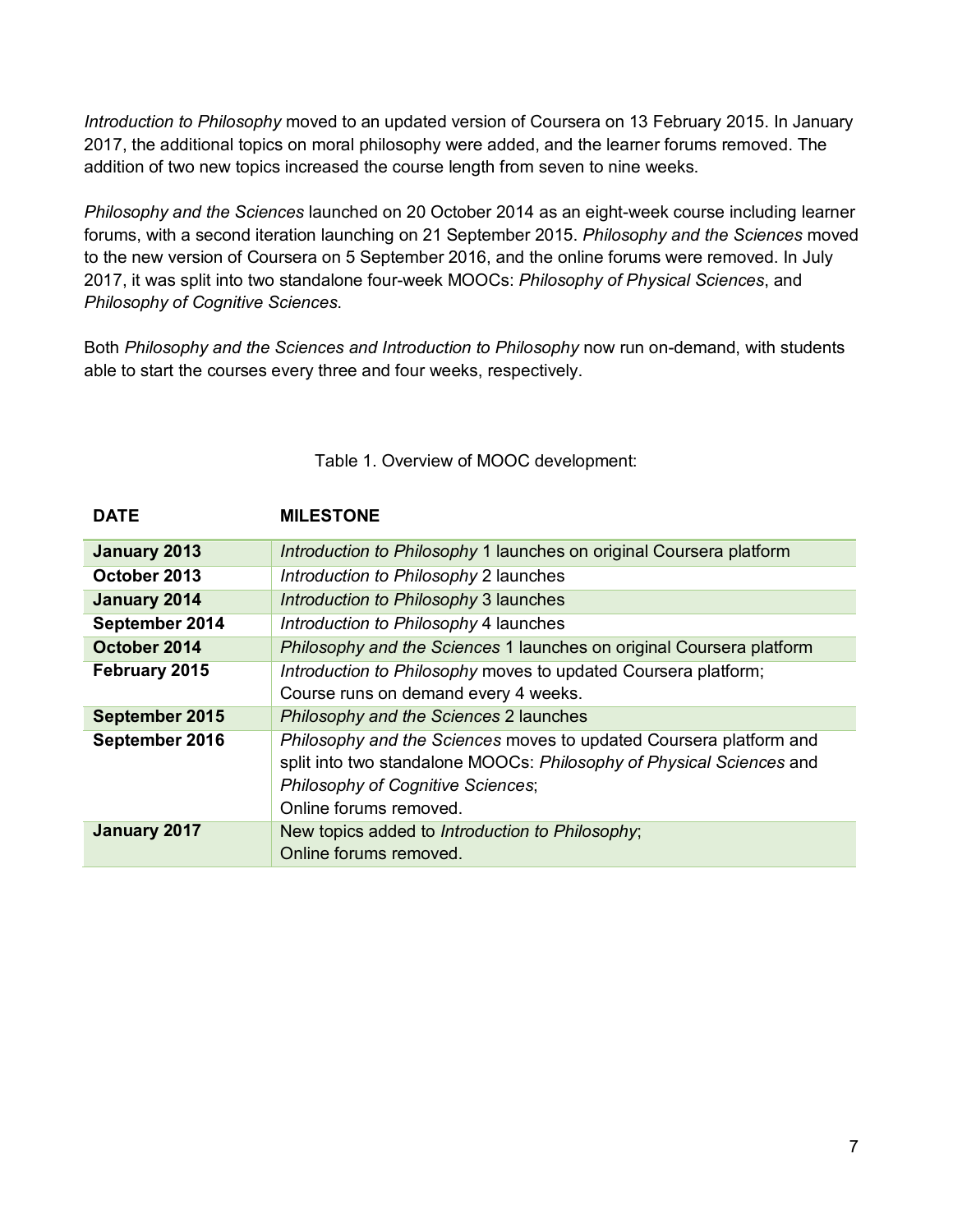### <span id="page-7-0"></span>Evaluation methodology

We used a range of sources to evaluate the success of the Edinburgh MOOCs in terms of their outreach objectives.

The length of the period covered (January 2013 – May 2019) and changes to the Coursera platform and analysis dashboard mean that the available evidence differs between MOOC iterations. The numbers and definitions used by Coursera to reflect reach and demographics also differ between sessions, making some direct comparisons difficult.

Below we outline the sources used and the information they provide.

### Evidence sources

*End of course evaluations (old Coursera platform):*

- Optional questionnaire, designed by Coursera;
- Data averaged across all iterations of the same course;
- Includes questions on learner satisfaction, expectations, first language, and profession;
- *Introduction to Philosophy* n = 2279; *Philosophy and the Sciences* n = 254.

*Coursera reports on demographics and engagement (old Coursera platform):*

- Data averaged across all iterations of the same course;
- Static snapshots of old Coursera dashboard following course migration to new platform;
- Demographic information (e.g. gender, education) given in percentages only; raw numberswere derived based on percentage information and overall number of learners;
- Includes number of unique video lecture views and downloads.

*Coursera dashboard on demographics and engagement (new Coursera platform):*

- Figures correct as of August 2019;
- Data averaged across all iterations of the same course;
- Update to Coursera dashboard autumn 2019 makes it difficult to track certificates awarded;
- Dashboard includes comparative demographic information for all Coursera courses;
- Includes information on "active learners": learners who completed at least one item, including viewing a lecture, taking part in a quiz, etc. Unique lecture views or downloads are notincluded.

*Learner Stories (new Coursera platform):*

- Free text box within Coursera to allow learners to leave unstructured feedback:
- *Introduction to Philosophy* n = 667; *Philosophy and the Cognitive Sciences* n = 58; *Philosophy and the Physical Sciences* n = 68;
- Thematic analysis grouped stories into six categories: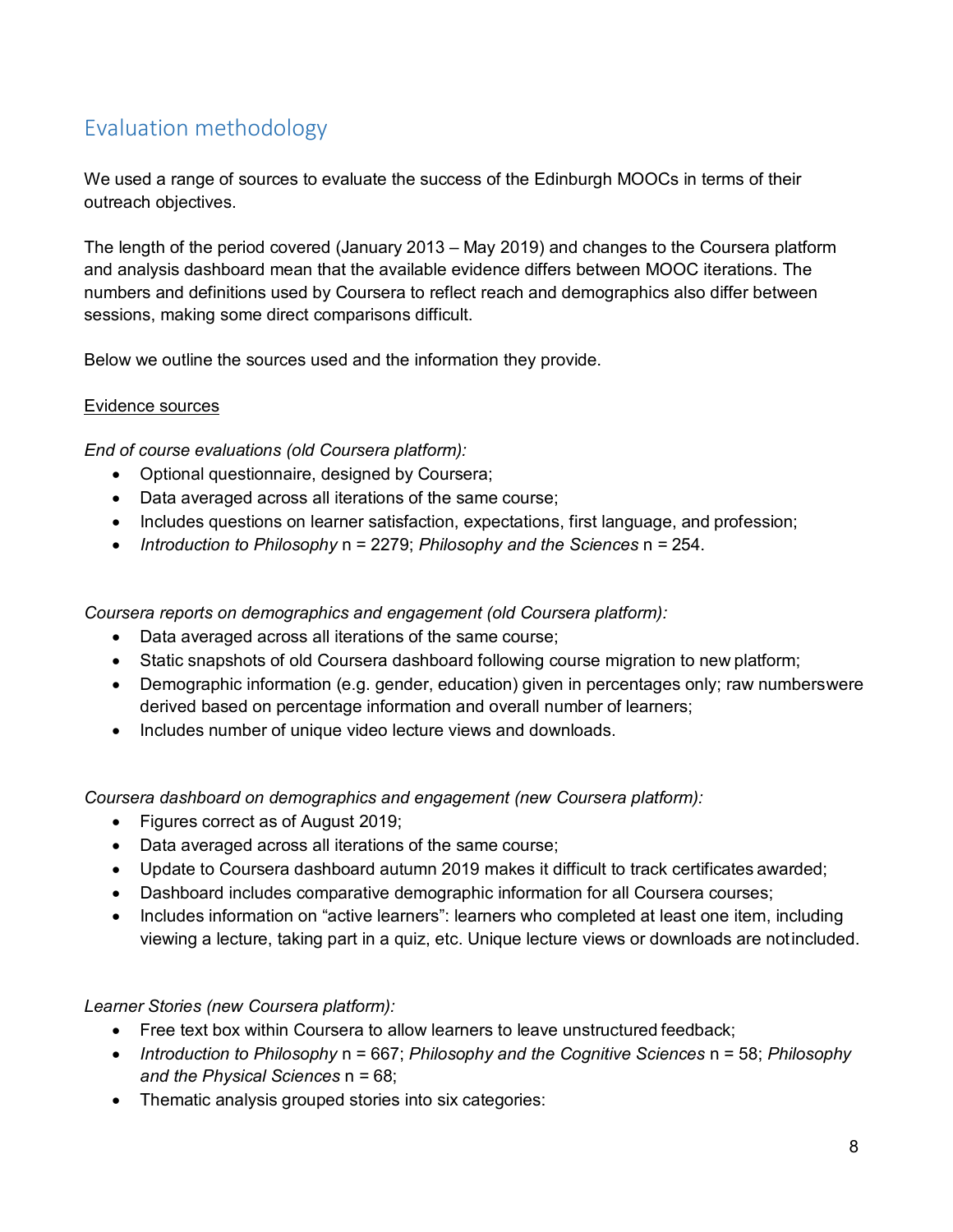- Satisfaction and enjoyment;
- Awareness of or interest in University of Edinburgh research;
- Thinking skills and perspectives;
- Use of MOOCs in education and teaching;
- Further exploration or study;
- Unexpected outcomes.
- Stories mentioning more than one theme were coded multiple times, once per theme;
- Satisfaction and enjoyment made up the largest proportion of stories: 460 stories (68%) for *Introduction to Philosophy*; 46 stories (68%) for *Philosophy and the Physical Sciences* and 38 stories (66%) for *Philosophy and the Cognitive Sciences*;
- These responses present positive feedback, and reinforce the general perception ofcourse quality (in support of Outcome 1), but give few indications about why participants provided positive feedback, and were not analysed further.

#### *Survey of MOOC alumni (University of Edinburgh survey):*

- Designed by department's knowledge exchange and impact team;
- Distributed via Coursera to all alumni of the relevant courses between April May 2019
- Asked questions specifically relating to outcomes  $2 5$ ;
- *Introduction to Philosophy* n = 447; *Philosophy and the Cognitive Sciences* n = 93; *Philosophy and the Physical Sciences* n = 89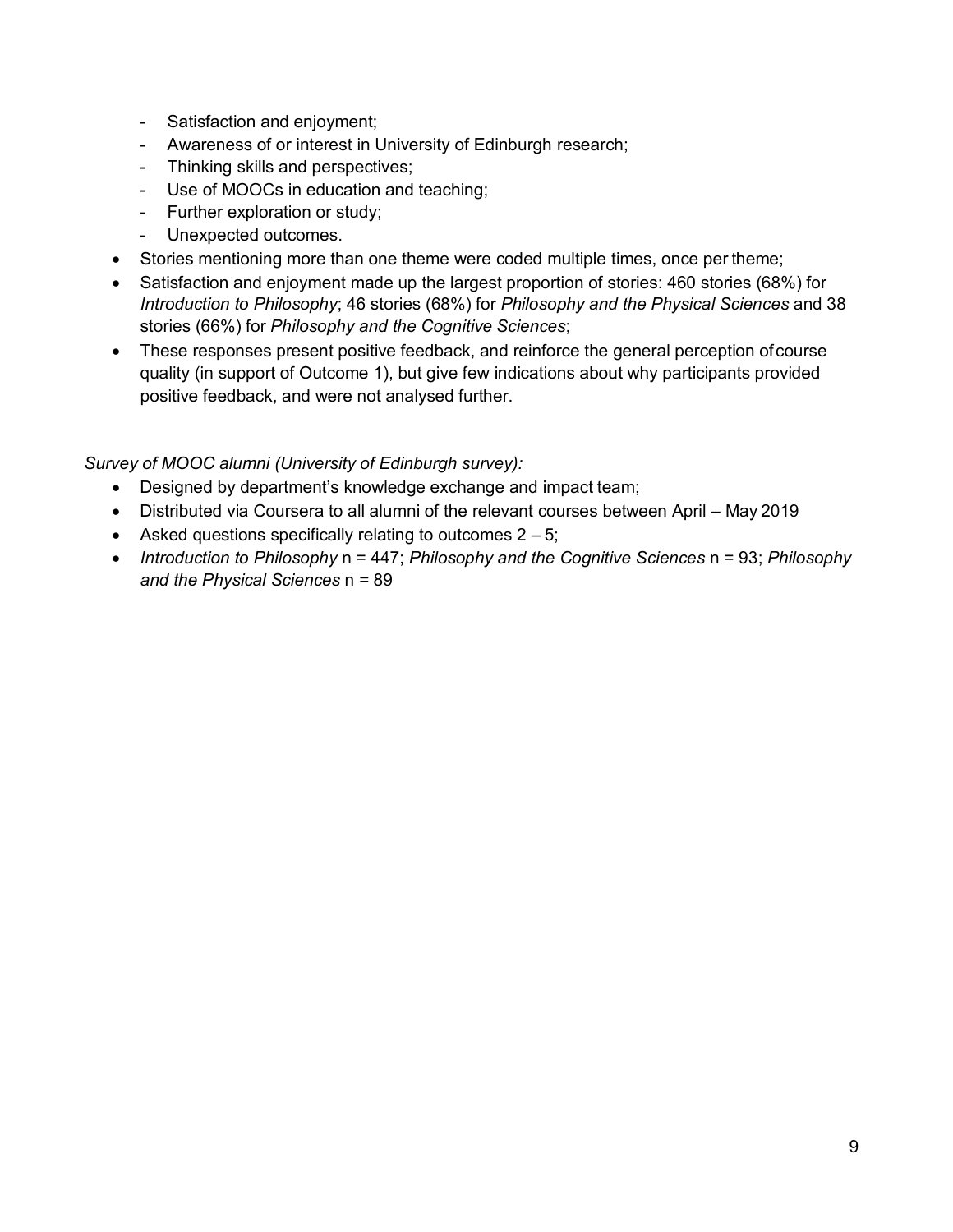### Outcomes and indicators:

For each outcome, we identified a series of indicators and evidence sources.

Below, we outline how the indicators and evidence sources map onto our initial outcomes.

| <b>OUTCOME</b>                                                                                                                      | <b>INDICATOR</b>                                                                                                                                                                                                                       | <b>SOURCE OF EVIDENCE</b>                                                                                                                                            |
|-------------------------------------------------------------------------------------------------------------------------------------|----------------------------------------------------------------------------------------------------------------------------------------------------------------------------------------------------------------------------------------|----------------------------------------------------------------------------------------------------------------------------------------------------------------------|
| People from a range of<br>backgrounds will have<br>improved access to key<br><b>Philosophical concepts</b>                          | Demographic information<br>(reach, gender, education<br>background, location, first<br>language);<br>Course satisfaction;<br>Level of engagement with<br>materials;<br>Number of active learners.                                      | End of course evaluations;<br>Survey of MOOC alumni;<br>Coursera reports (old<br>platform);<br>Coursera administrator<br>dashboard (new platform).                   |
| <b>Learners will have increased</b><br>motivation to explore<br>Philosophy                                                          | Number/ examples of learners<br>undertaking further study;<br>Number/ examples of learners<br>doing additional reading.                                                                                                                | Coursera learner stories;<br>Survey of MOOC alumni.                                                                                                                  |
| <b>Learners will have increased</b><br>understanding of<br>contemporary Philosophy<br>research at University of<br><b>Edinburgh</b> | Number/ examples of learners<br>referencing increased<br>understanding.                                                                                                                                                                | Coursera learner stories;<br>Survey of MOOC alumni.                                                                                                                  |
| <b>Learners will develop</b><br>increased critical thinking or<br>new perspectives                                                  | Number/ examples of learners<br>referencing critical thinking;<br>Number/ examples of learners'<br>citing new perspectives.                                                                                                            | Coursera learner stories;<br>Survey of MOOC alumni.                                                                                                                  |
| <b>Teachers and education</b><br>professionals will have<br>improved access to education<br>resources in Philosophy                 | Number of teaching practitioners<br>taking the course;<br>Number/ examples of people<br>incorporating into their teaching<br>practice;<br>Number/ examples of people<br>using resources in formal or<br>informal educational contexts. | End of course evaluations<br>Coursera learner stories;<br>Survey of MOOC alumni;<br>Video views outwith Coursera<br>(e.g. YouTube);<br>Individual feedback to staff. |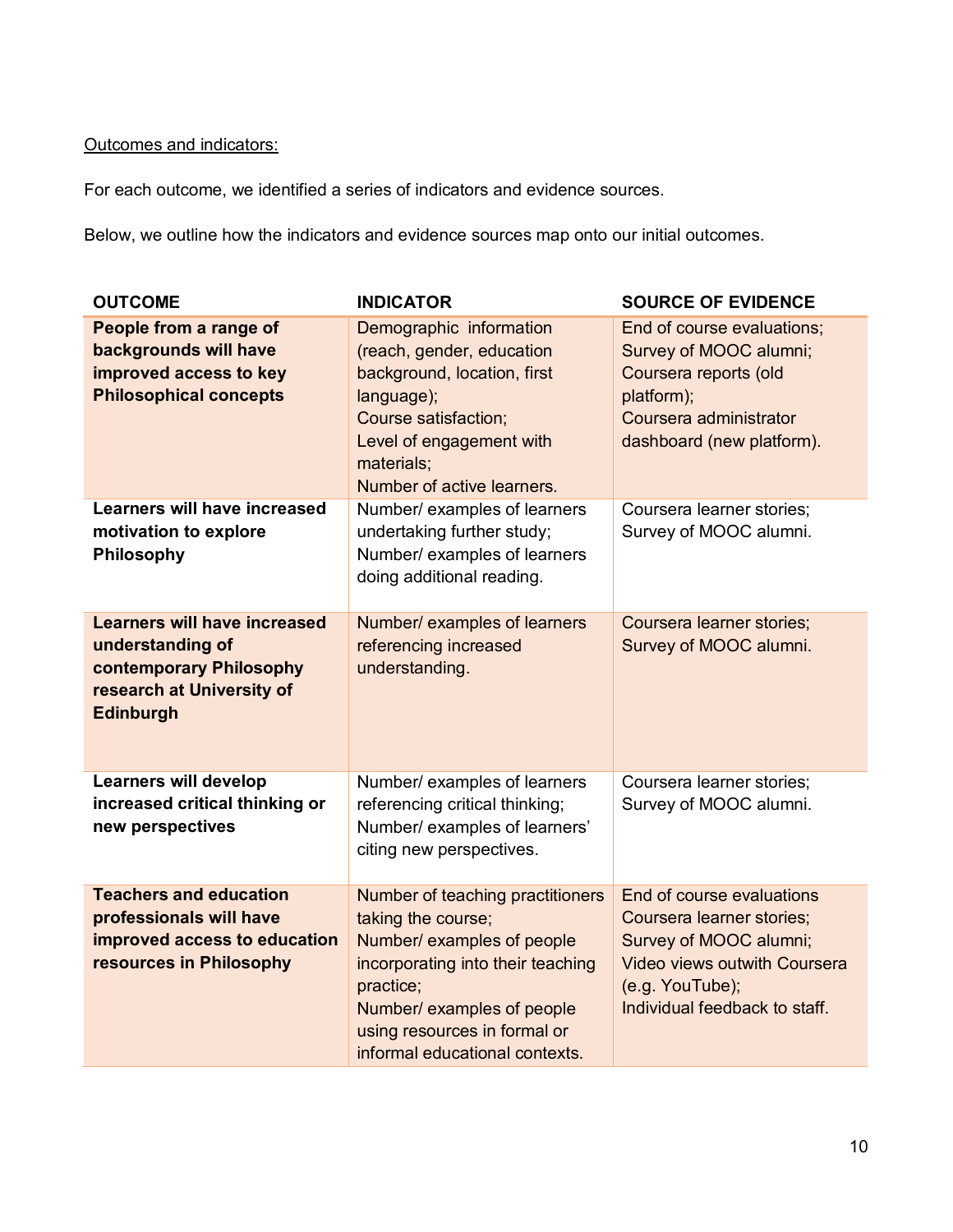### <span id="page-10-0"></span>Outcome 1: People from a range of backgrounds will have improved access to key philosophical concepts.

### Overall reach of the courses

First we analysed the number of learners and their backgrounds (figures correct as of August 2019). Where possible, we have benchmarked these figures against those for Coursera<sup>10</sup> and FutureLearn<sup>11</sup>. FutureLearn is the UK's biggest MOOC platform<sup>12</sup>, with a wide offering of humanities-based MOOCs, and may therefore be a useful comparator for our MOOCs.

Coursera's new platform provides various information on reach, including: visitors to the site, people who have enrolled on the course, and people who have started the course. The snapshots from Coursera's old platform include only information on learners joined, i.e. people who have enrolled on the course. On both old and new platforms, number of enrollments includes all learners who enrolled in the course in the given date range, including those who have since unenrolled or reenrolled. Each learner is counted only once.

The number of learners on *Introduction to Philosophy* and *Philosophy and the Sciences* has been both extensive and unexpected. According to a 2016 report<sup>9</sup>, *Introduction to Philosophy* had the 7th largest average enrollment of all UK MOOCs, with an average enrollment of 66,441 students per iteration. This made it the third biggest UK MOOC in terms of total number of enrolled students, with 265,762 students. *Philosophy and the Sciences* (single course) took 20th position, with 30,526 enrolled students at the time of the report.

As of August 2019, *Introduction to Philosophy* had 439,454 enrollments total. Of these, 112,856 enrolled in the first iteration alone (January – March 2013). Since February 2015 (the move to the new Coursera platform), *Introduction to Philosophy* has had 286,684 enrollments, of which 206,390 have started the course. Typically, around half of those who enroll for a MOOC actually begin the course<sup>11</sup>; the conversion rate for Introduction to philosophy is much higher, at 72%. From August 2018 - July 2019, an average of 2536 learners started the course each month, compared with 2641 during the same period the previous year, 3074 during 2017-18, and 4434 during 2015-16.

*Philosophy and the Sciences* as a single course (on the old Coursera platform) had 81,509 enrollments. Since splitting into separate MOOCs on the new platform (2016), *Philosophy of Cognitive Sciences* has had 29,320 enrollments, of which 16,331 started the course (56% conversion rate from enrollment to starter); and *Philosophy of Physical Sciences* has had 18,109 enrollments, of which 11,364 started the

<span id="page-10-2"></span>11 How does my course compare? (FutureLearn, 2019). Accessed online April 2019 via: Future Learn pdf how does my course compare

<span id="page-10-1"></span><sup>10</sup> Coursera course administrator dashboard: demographics. Accessed online August 2019 via Coursera.

<span id="page-10-3"></span> $12$  Class central: MOOC providers list, Access online August 2019 via: [https://www.classcentral.com/report/mooc](https://www.classcentral.com/report/mooc-providers-list/)[providers-list/](https://www.classcentral.com/report/mooc-providers-list/)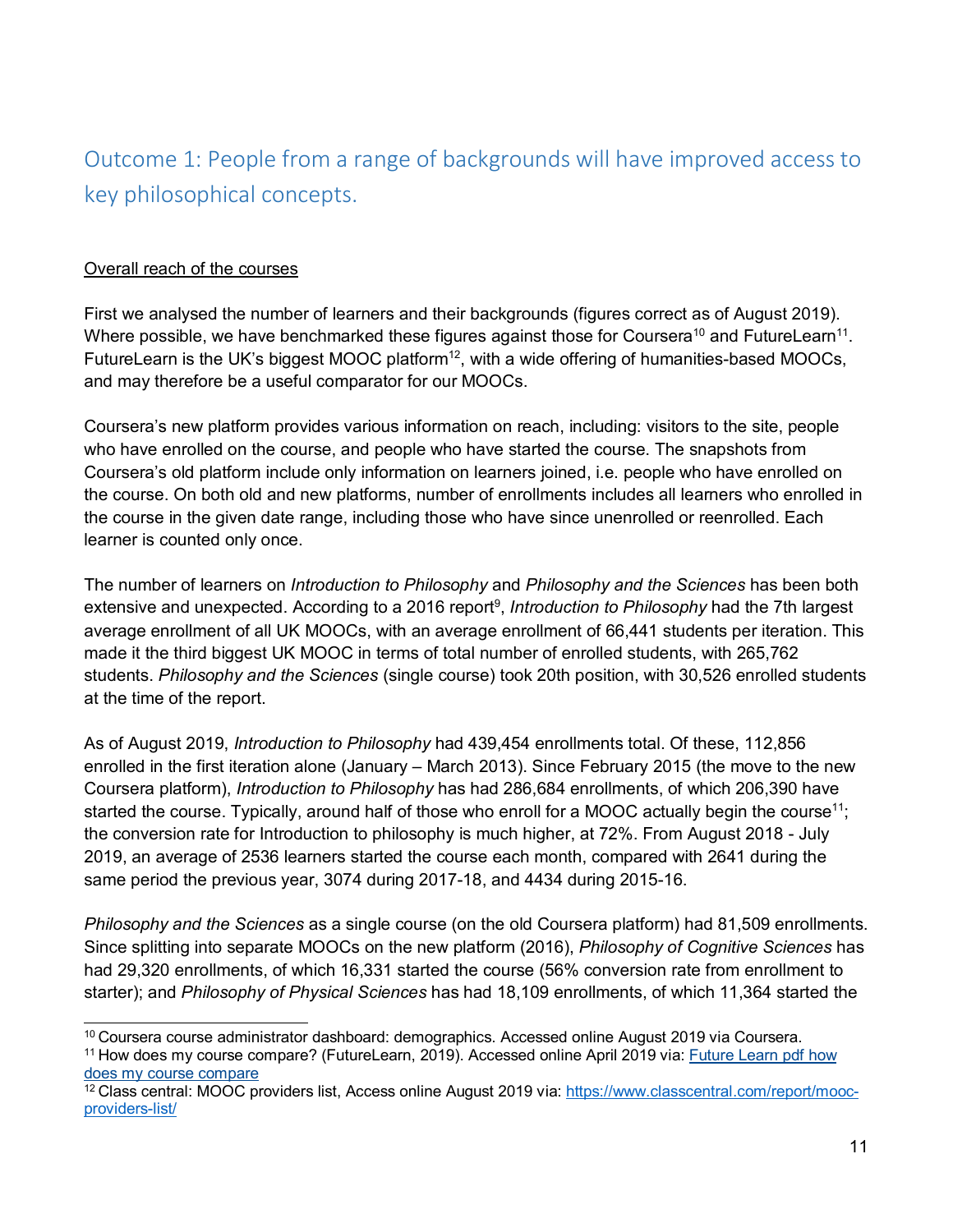course (63% conversion rate from enrollment to starter). The *Philosophy and the Sciences* courses have a whole have therefore had 128,938 total enrollments since October 2014, and 27,695 course starters since September 2016

The overall reach of both MOOCs combined is therefore 234,085 course starters on the new Coursera platform, plus an additional 347,135 enrollments on the old Coursera platform, where data on starters (rather than enrollments) is not available.

|                                                           | <b>Visitors</b>    | <b>Enrollments</b> | <b>Starters</b>    |
|-----------------------------------------------------------|--------------------|--------------------|--------------------|
| Introduction to<br>Philosophy - old                       | Data not available | 265,626            | Data not available |
| platform                                                  |                    |                    |                    |
| Introduction to<br>Philosophy - new                       | 107,8152           | 286,684            | 206,390            |
| platform                                                  |                    |                    |                    |
| <b>Philosophy and the</b><br>Sciences - old platform      | Data not available | 81509              | Data not available |
| <b>Philosophy of Cognitive</b><br>Sciences - new platform | 70,880             | 29,320             | 16,331             |
| <b>Philosophy of Physical</b><br>Sciences - new platform  | 113,815            | 18,109             | 11,364             |

### Table 1: Visitors, enrollments and starters in the Edinburgh Philosophy MOOCs.

### Learner demographics

Given the exceptionally high enrollment for the first iteration of *Introduction to Philosophy*, and its status as one of the first six UK MOOCs, we highlight demographic information both with and without this version ("IoP1") of the course.

### *Gender:*

*Introduction to Philosophy* and *Philosophy of Cognitive Sciences* have a more equal gender balance than both the Coursera (39% female) and FutureLearn (61% female) average. *Philosophy of Physical Sciences (new platform) and Philosophy and the Sciences* (old platform) are both in line with the Coursera average.

- *Introduction to Philosophy* (old platform): 44% female (45% excluding IoP1)
- *Introduction to Philosophy* (new platform): 45% female
- *Philosophy and the Sciences* (old platform): 40% female
- *Philosophy of Cognitive Sciences* (new platform): 46% female
- *Philosophy of Physical Sciences* (new platform): 39% female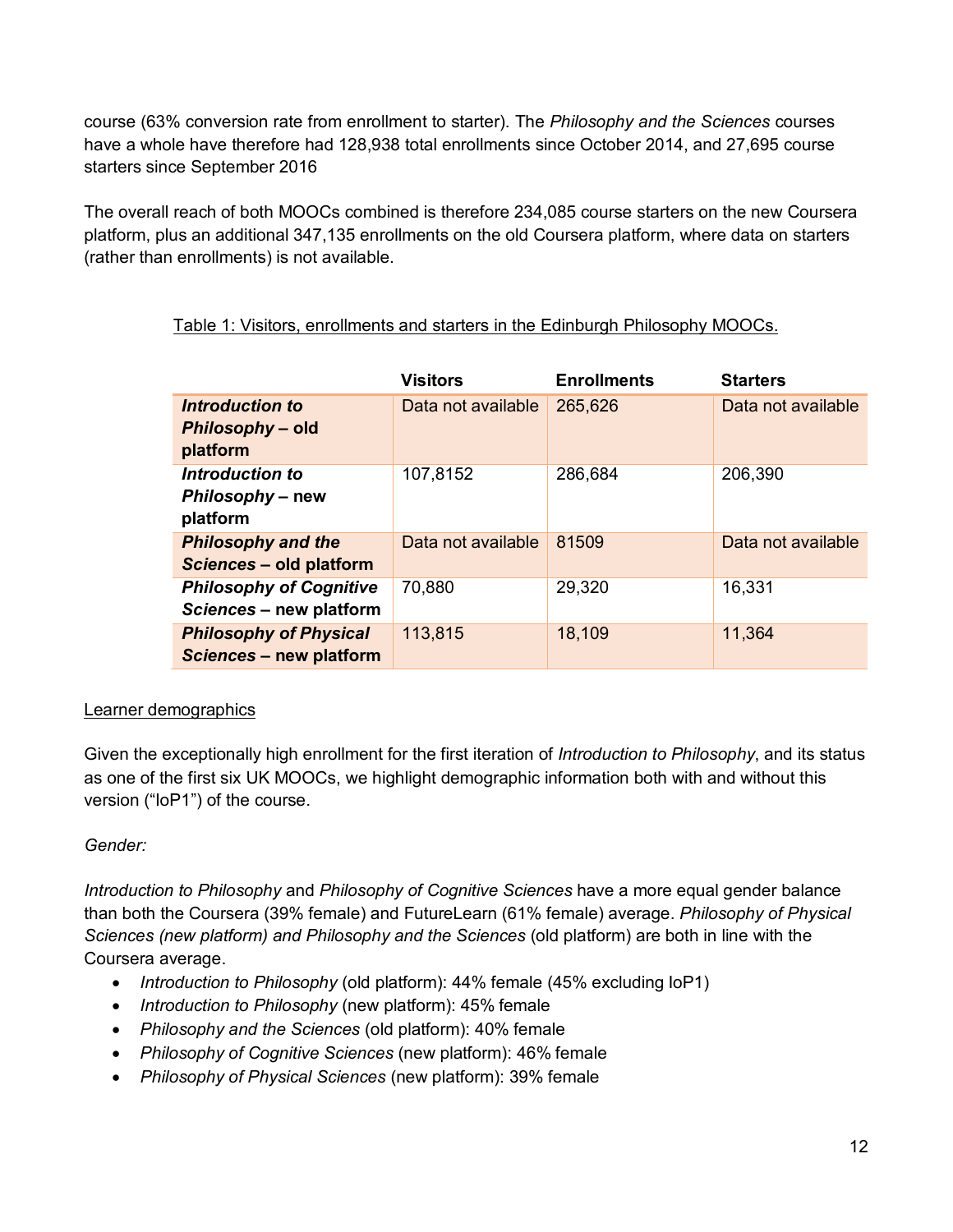### *Education background:*

A quarter (25%) of learners on *Introduction to Philosophy* (old and new platforms combined) do not have an undergraduate degree. This is in line with the average for Coursera (26%) and FutureLearn (23%). The original single version of *Philosophy and the Sciences* courses also has 25% of learners without an undergraduate degree, but this proportion is lower on the two separate *cognitive sciences*  and *physical sciences* MOOCs on the new platform.

- *Introduction to Philosophy* (old platform): 25% no undergraduate degree (26% excluding IoP1)
- *Introduction to Philosophy* (new platform): 25% no undergraduate degree
- *Philosophy and the Sciences* (old platform): 25% no undergraduate degree
- *Philosophy of Cognitive Sciences* (new platform): 20% no undergraduate degree
- *Philosophy of Physical Sciences* (new platform): 20% no undergraduate degree

The MOOCs, in particular *Introduction to Philosophy*, also engaged a new audience with philosophy. In the alumni survey, 234 respondents (54%) from *Introduction to Philosophy* said the course was their first encounter with academic Philosophy. These figures were lower for *Philosophy of Cognitive Sciences* (24 respondents, 26%), and *Philosophy of Physical Sciences* (22 respondents, 25%). These figures may reflect the more specialist subject matter of the *Philosophy and the Sciences* MOOCs.

### *Geographical and linguistic diversity:*

End of course evaluations show that a small majority of learners did not have English as their first language: 52% for both *Introduction to Philosophy* and *Philosophy and the Sciences*. This suggests that the courses were accessible and appealing to speakers of other languages.

However, there is also evidence of demand for the course in other language communities. Learners who have completed the course have produced transcripts of course videos in Catalan, Chinese, Dutch, Finnish, French, Hebrew, Korean, Italian, Portuguese, Romanian, Russian, Serbian, Slovak, Spanish, Turkish, and Vietnamese. In 2016, a Chinese version of the course was released by Coursera in response to demand from Chinese learners.

Coursera location data shows that learners come from across the globe, although the spread outside North America and Europe is lower than the Coursera average (48%):

- *Introduction to Philosophy* (old platform): 37% outside Europe/ N. America (39% excluding IoP1)
- *Introduction to Philosophy* (new platform): 42% outside Europe/ N. America
- *Philosophy and the Sciences* (old platform): 35% outside Europe/ N. America
- *Philosophy of Cognitive Sciences* (new platform): 37% outside Europe/ N. America
- *Philosophy of Physical Sciences* (new platform): 34% outside Europe/ N. America

This global reach of the courses is also reflected in the top seven countries with the largest number of participants, including Mexico, India, China, and Brazil for *Introduction to Philosophy*; and India, Brazil, China and Russia for *Philosophy and the Sciences*.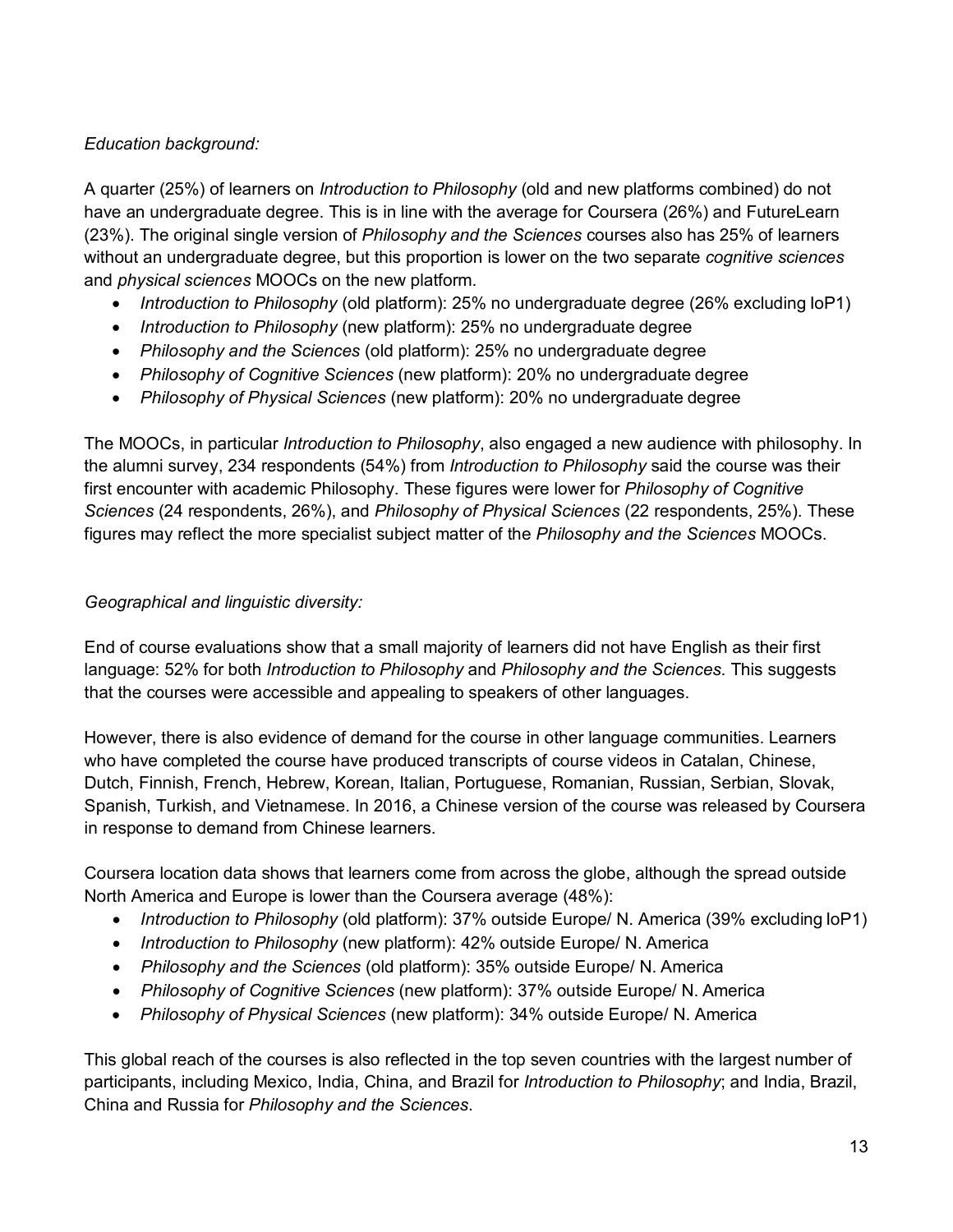The difficulty in accessing Philosophy in some of the learner's own countries was noted by several participants.

> Here in Peru, it's hard to get information about Philosophy of Cognitive Sciences or Philosophy of Mind, but now, I can make progress in those fields. - *Philosophy of Cognitive Sciences* learner

### Learner engagement

In order assess whether the courses improved access to philosophical ideas, we need to know whether people actively engaged with the material. A criticism that is sometimes made in relation to MOOCs is that large numbers of enrollments or course starters can mask a lack of engagement with the course material. We analysed engagement by looking at the following:

- Course completion rate and, where possible, certificates awarded via Signature Track
- Number of video views, streams, and downloads
- Forum engagement

### *Completion and certificates*

Completion refers to learners who passed all assessments in the given date range. A certificate is a paid for service available to participants who have completed the course and have enrolled in Coursera's Signature Track programme via direct payment, Financial Aid, or their organisation.

Comparison data was not available for other Coursera courses. According to FutureLearn's report, their courses have an average completion rate of 7%, and a paid-for statement of participation (equivalent to Coursera's certificates) of 2%11.

Due to changes in Coursera's dashboard in autumn 2018, data on the number of certificates was no longer straightforwardly available. We estimated the total number of certificates awarded in the new platform based on the number of learners eligible for a completion certificate (paid learners, Financial Aid learners, organisation learners) who completed the course. These data are only available on the new Coursera platform.

- *Introduction to Philosophy (new platform)*: 5820 eligible learners, 3195 completions (1.5% total starters).
- *Philosophy of Cognitive Sciences*: 965 eligible learners, 648 completions (4% totalstarters)*.*
- *Philosophy of Physical Sciences*: 577 eligible learners, 392 completions (5% totalstarters).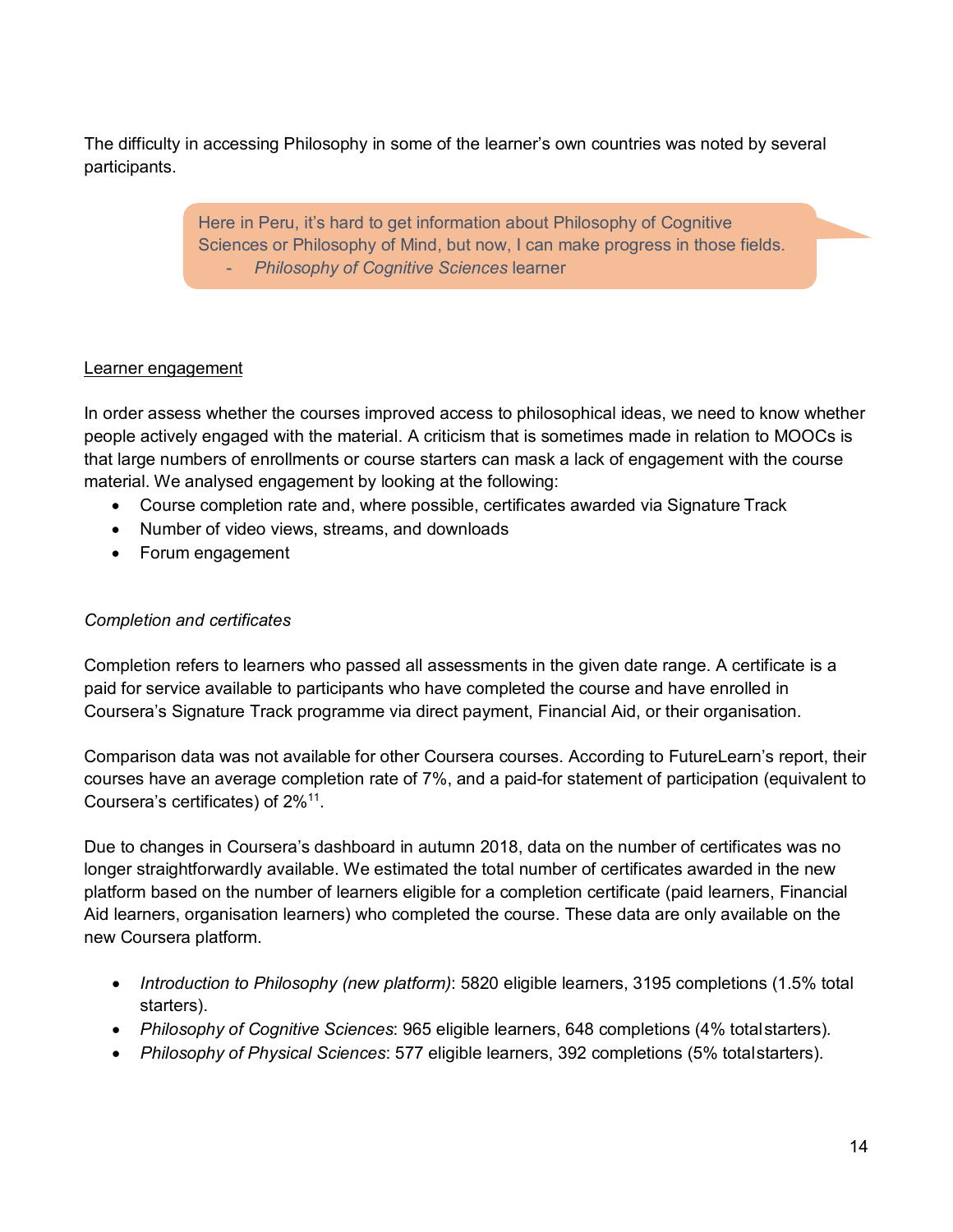Coursera provides completion rates as a percentage of course enrollments, however FutureLearn's completion figure of 7% is based on the percentage of starters. Therefore, we calculated a comparable completion rate using the raw numbers (starters, completers) supplied in Coursera dashboard. These data are only available on the new Coursera platform.

- *Introduction to Philosophy (new platform):* 206,390 starters; 12,348 completers (6% completion).
- *Philosophy of Cognitive Sciences*: 16,331 starters; 2645 completers (16% completion).
- *Philosophy of Physical Sciences*: 11,364 starters, 2026 completers (18% completion).

### *Engagement with course material*

Snapshots of the old Coursera dashboard provide data on learner engagement with video lectures:

- *Introduction to Philosophy (old platform):* 1,709,413 lectures streamed (871,206excluding IoP1); 927,064 lectures downloaded (505,578 excluding IoP1).
- *Philosophy and the Sciences:* 337,029 lectures streamed; 179,208 lectures downloaded.

Participation in quizzes and forums was lower but still substantial:

- *Introduction to Philosophy (old platform):* 316,501 quiz submissions (189,085 excluding IoP1)
- *Philosophy and the Sciences:* 57,502 quiz submissions.

We were unable to obtain information on direct engagement with course materials from the new Coursera platform. However, Coursera does provide information on the number of active learners (the number of learners who have completed at least one item in the previous 28 days). We calculated the average number of monthly active learners at any point since moving to the new Coursera platform.

In addition, the Course Progress Funnel captures the dropout rate for each course checkpoint, where a checkpoint represents an activity such as a watching a lecture or submitting an assessment. We estimated the total number of checkpoints (e.g. videos watched or quizzes submitted) reached by matching the percentage learners progressing through the relevant checkpoints (completed item, completed assessment) with the number of learners on the course. To minimise double counting, we excluded checkpoints linked to enrolling in the course, beginning an item, and marking a module complete. This gave us a cumulative figure for the number of times learners completed watching a video lecture or submitted an assessment exercise on a given course. It was not possible to separate out engagement with video lectures with engagement in other course materials using this method.

*Introduction to Philosophy (new platform):* 712,983 checkpoints; 3889 average active learners *Philosophy of Cognitive Sciences:* 45,182 checkpoints; 453 average active learners *Philosophy of Physical Sciences:* 32,415 checkpoints; 341 average active learners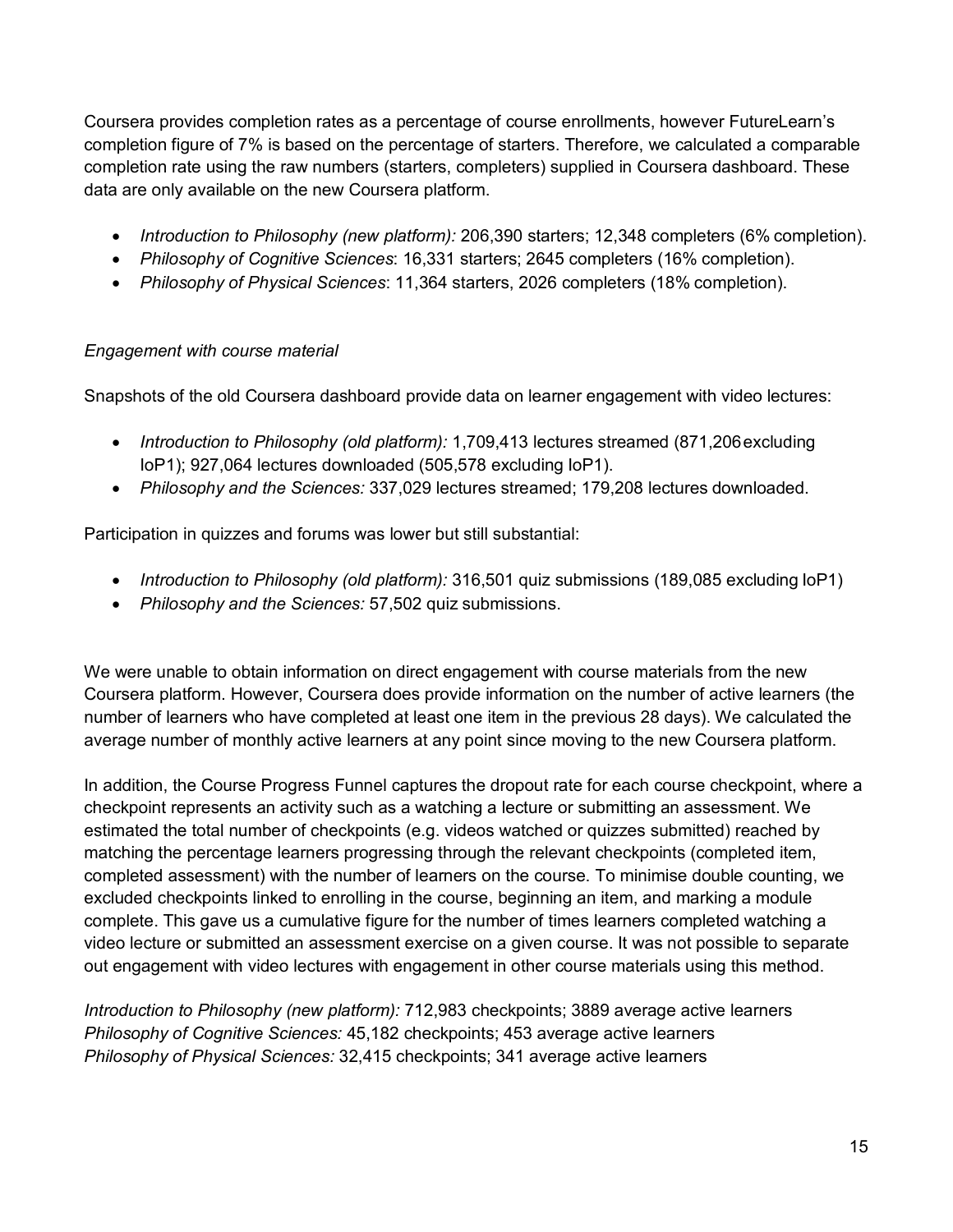### *Forum engagement*

Online forums were included in the earlier iterations of both *Introduction to Philosophy* and *Philosophy and the Sciences*, in order to stimulate discussion between learners and teaching staff.

While active, the forums generated a large amount of activity involving learners, lecturers, and teaching assistants.

- *Introduction to Philosophy (old platform):* 8309 threads (4508 excluding IoP1); 70,965 posts/ comments (33,328 excluding IoP1); 18,658 users posting (7985 excluding IoP1); 72,025 votes (18,537 excluding IoP1); 760,067 views (345,653 excluding IoP1)
- *Philosophy and the Sciences:* 1775 threads; 33,378 posts/ comments; 7512 users posting;127,021 votes; 66,537 views

However, given the numbers of participants on the courses, this amount of activity proved unsustainable: the forums were removed due to the resource involved in moderating the discussions, and an increase in off-topic posting and suspected spam.

### Conclusion:

Widening access to Philosophy was a core aim of these MOOCs, and in light of the above evidence, we feel confident this aim has been met. The uptake of both courses, but particularly *Introduction to Philosophy*, was unprecedented: the course remains the highest recruiting University of Edinburgh MOOC of all time. In some cases, such as the moderation and maintenance of discussion forums, such unexpectedly high enrollment became problematic and difficult to manage.

Enrollment has slowed since the move to Coursera's new platform, reflecting a more crowded marketplace and lower rates of new learner sign ups across the sector<sup>13</sup>. However enrollment in the MOOCs remains high, with an average of 2536 new learners enrolling on *Introduction to Philosophy*  each month from August 2017 – July 2018. For the sciences courses, there were an average of 675 monthly enrollments in *Philosophy of Cognitive Sciences*, and 362 for *Philosophy of Physical Sciences*.

Both MOOCs reached a large and varied audience, with *Introduction to Philosophy* reaching the most diverse demographic, and *Philosophy and the Physical Sciences* the least diverse. Course demographics do not differ substantially from those on other Coursera programmes, although this profile includes a range of backgrounds, and the large reach of the courses means that the percentages translate into large absolute numbers of people reached. For example, the 25% of enrolled learners without a university qualification equates to 109,864 people for *Introduction to Philosophy*, and 32,235 people for the *Philosophy and the Sciences* courses.

<span id="page-15-0"></span><sup>&</sup>lt;sup>13</sup> Class Central "By the numbers: MOOCs in 2018". Accessed online August 2018, via: <https://www.classcentral.com/report/mooc-stats-2018/>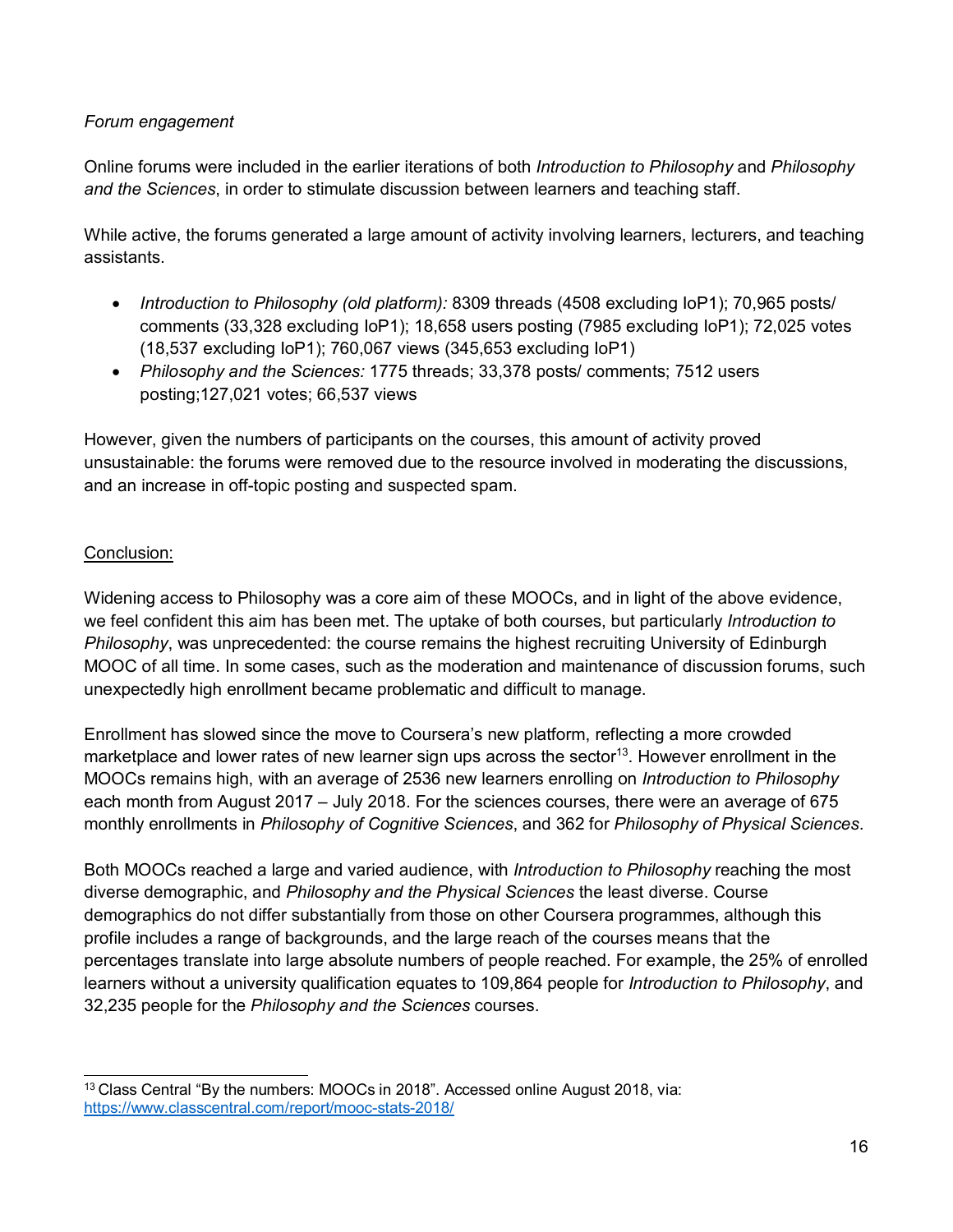It is interesting to note that the demographic profile of learners does not change considerably over time. As an early course (*Introduction to Philosophy* being one of the first ever UK-based MOOCs to be released), many learners of the earlier iterations may be thought of as early adopters. We might have expected to see increased diversity as awareness of MOOCs increased, but this does not appear to be the case in our MOOCs.

While engagement levels on all courses show large numbers of learners engaging with some course content (e.g. watching video lectures), completion rate remains an issue across the sector. This may be in line with a perception of MOOCs as a public engagement outlet to spark curiosity, rather than a pedagogical tool per se. The two shorter science based courses (*Philosophy of Cognitive Sciences*, *Philosophy of Physical Sciences*) do show higher completion rate, at 16% and 18% respectively. It is unclear whether these rates are linked to the shorter length of these courses, or the more specialised topics perhaps requiring a higher level of initial interest and motivation.

We note that our estimated rate of learners eligible for certificates (i.e. paid learners who completed the course) is in line with or slightly above FutureLearn's estimate of 2%, in spite of the non-vocational nature of the courses.

While there is undoubtedly work to do across the MOOCs sector in engaging (and retaining) diverse audiences, we are delighted to have been able to contribute to increasing access to Philosophy to so many learners.

> I love how you could turn such a complex subject into a course that anybody could take. I think it is a very important task that philosophers today should work on, making philosophy less elitist and academic and more accessible and popular, without losing its elegance.

- *Philosophy of Cognitive Sciences* learner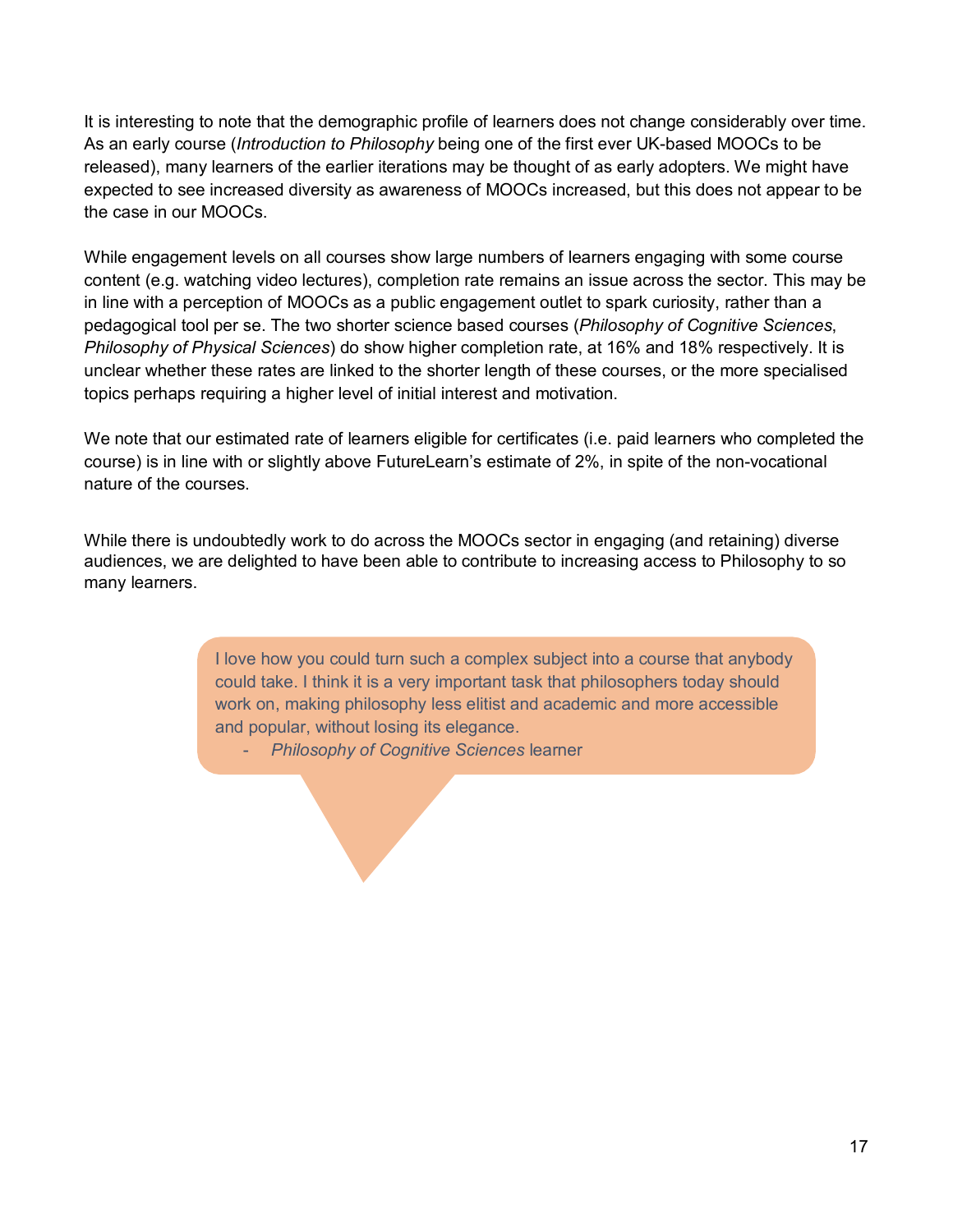### <span id="page-17-0"></span>Outcome 2: Learners will have increased motivation to explore Philosophy

#### Overall quality of the course

End of course evaluations show that both MOOCs were enthusiastically received by participants:

- *Introduction to Philosophy* (old platform): 46% rated course as good; 38% rated course as excellent. 56% said course met expectations; 44% said course exceeded expectations.
- *Philosophy and the Sciences*: 43% rated course as good; 41% rated course as excellent. 63% said course met expectations; 28% said course exceeded expectations.

An additional question on the end of course evaluations for *Philosophy and the Sciences* found that 82% of participants said that they would be extremely or very likely to take another online course from the same university, and 63% learners reported they viewed the University of Edinburgh more favourably as a result of the course.

#### Learner Stories

Many Learner Stories on the new Coursera platform referenced further exploration of Philosophy, ranging from further reading to postgraduate study. We identified 65 such stories in total: 46 for *Introduction to Philosophy*, 11 for *Philosophy of Cognitive Sciences,* and 8 for *Philosophy of Physical Sciences.*

Some of these referenced wider reading, including original research by University of Edinburgh researchers:

> It was a pleasure to participant [in] that course. I am just reading "What is [this] thing called knowledge - not easy but interesting. - *Introduction to Philosophy* learner

Really inspired me to learn more about philosophy, I've purchased the book "A history of Western Philosophy" and plan to read it cover to cover in the coming weeks.

- *Introduction to Philosophy* learner

The presentations have inspired me to seek out that much more material in the field.

- *Philosophy of Cognitive Sciences* learner

Prof Massimi […] has inspired me to read much more about the topic; to think more deeply about the same questions that have tickled our imagination since humans first started looking up at the sky!

- *Philosophy of Physical Sciences* learner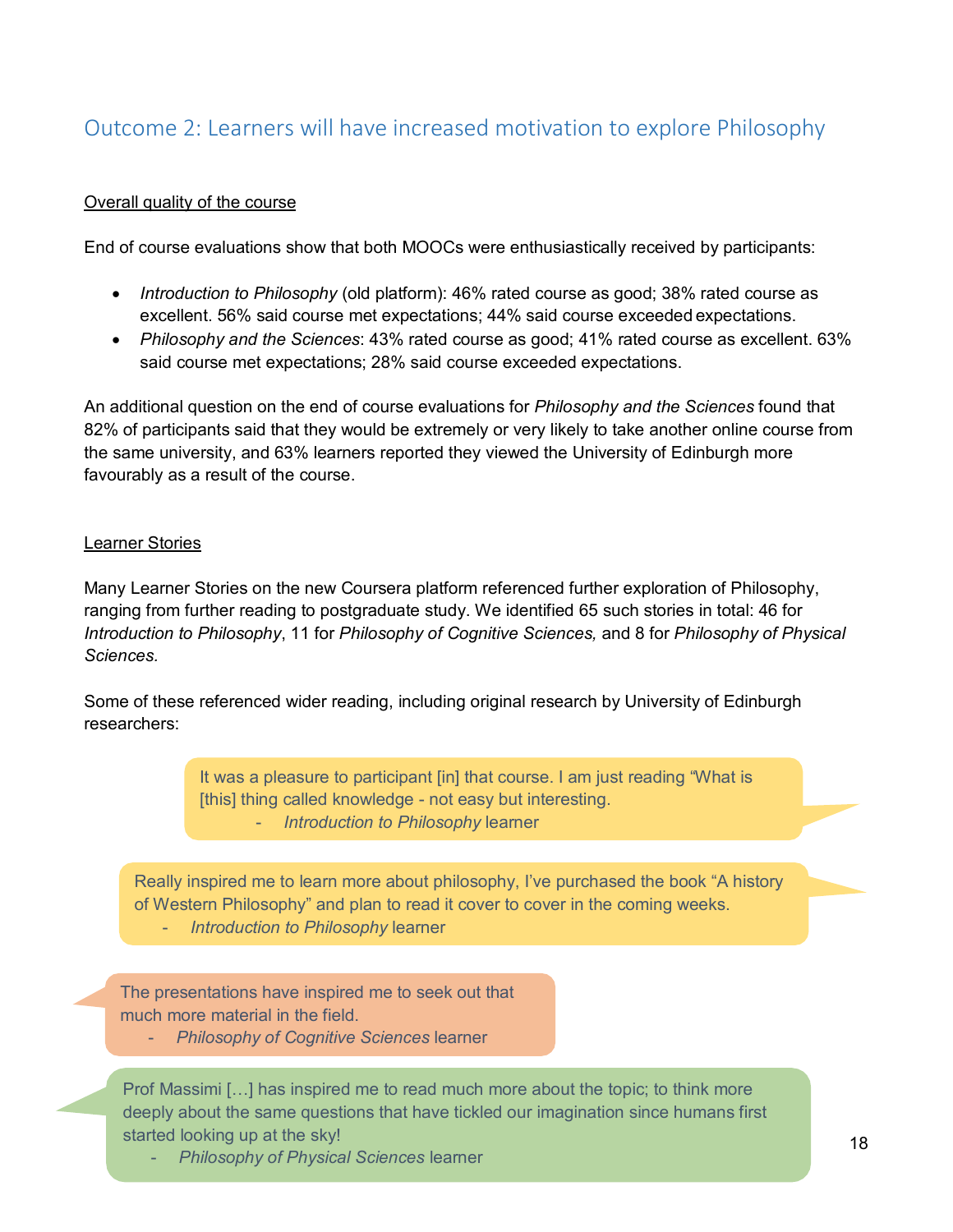Others had been inspired to undertake further informal study (e.g. additional MOOCs) in Philosophy:



Thanks to you I decided to study philosophy at the Catholic University of Chile". - *Introduction to Philosophy* learner

### Alumni Survey:

In the alumni survey, we specifically asked about further reading or study (yes/ no, forced choice). 550 respondents (87%) said that the course prompted them to read or study philosophy further:

- *Introduction to Philosophy (new platform):* **385**/447 (86%) further reading or study
- *Philosophy of Cognitive Sciences:* **85**/93 (91%) further reading or study
- *Philosophy of Physical Sciences:* **80**/89 (90%) further reading or study

### **Conclusion**

While there is, as always, a risk of selection bias in the learner stories and survey responses, they nonetheless demonstrate that many learners did leave view the course in a positive light, and ended it with increased motivation to explore Philosophy, either independently or as part of further study.

The clearest evidence for this came from the alumni survey, where a specific question was asked on this topic. The majority of the Learner Stories concerned learners' enthusiasm or interest in the subject matter, which could be taken as increased motivation in its broadest sense; however, we only counted those stories which specifically referenced further reading or study.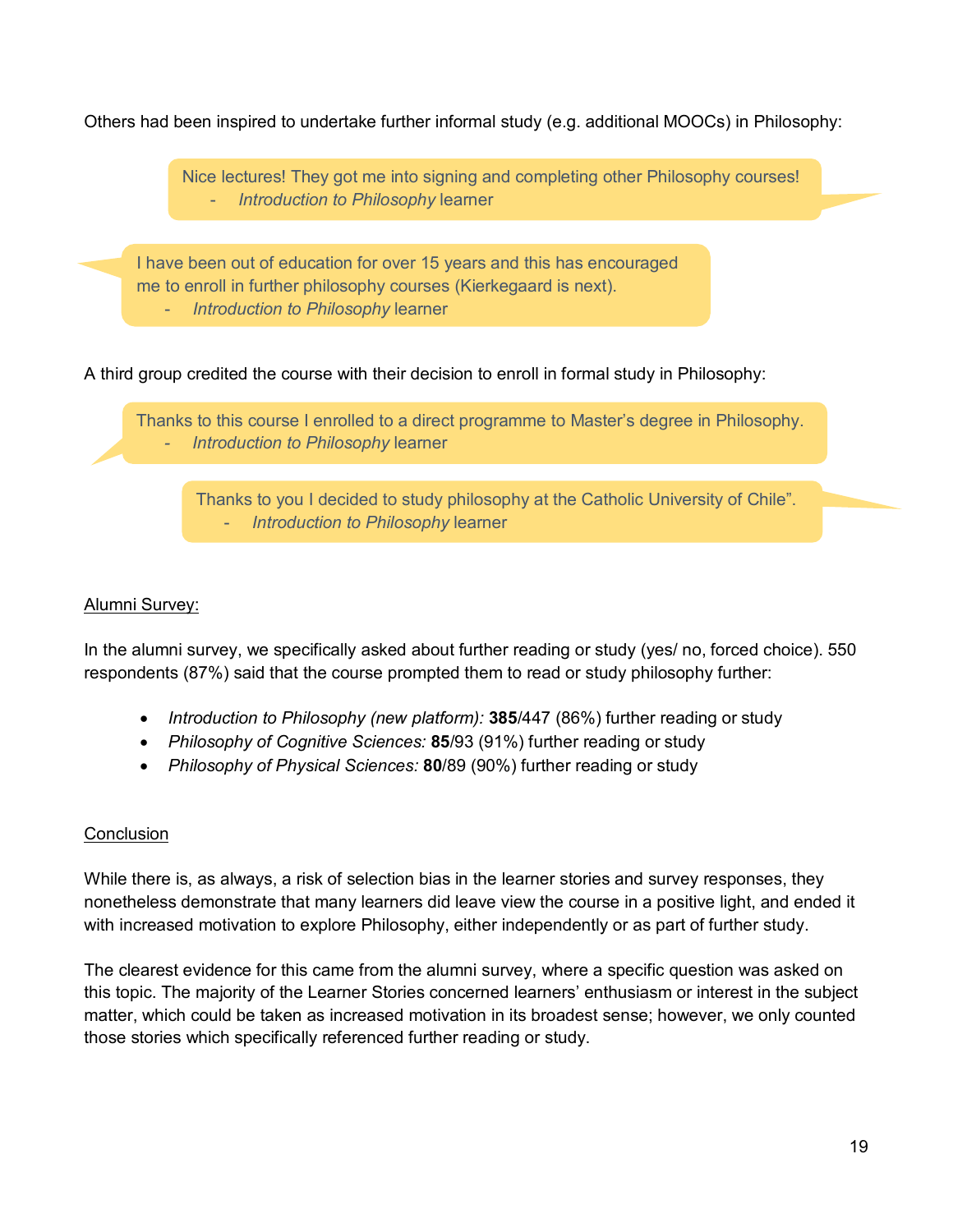Therefore, it is possible that the thematic analysis significantly underestimates the motivational impact of the MOOCs. This is supported by the sizeable disparity between those reporting further reading or study when prompted in the alumni survey (87%) compared with those mentioning it unprompted in a Learner Story (8%).

Based on the alumni survey, and taking into account the possibility of respondent bias, we are fairly confident this aim has been met for many learners. It would be useful if a question specifically linked to future motivation could be incorporated into future feedback and evaluation, given the disparity between the two sources of evidence we examined here.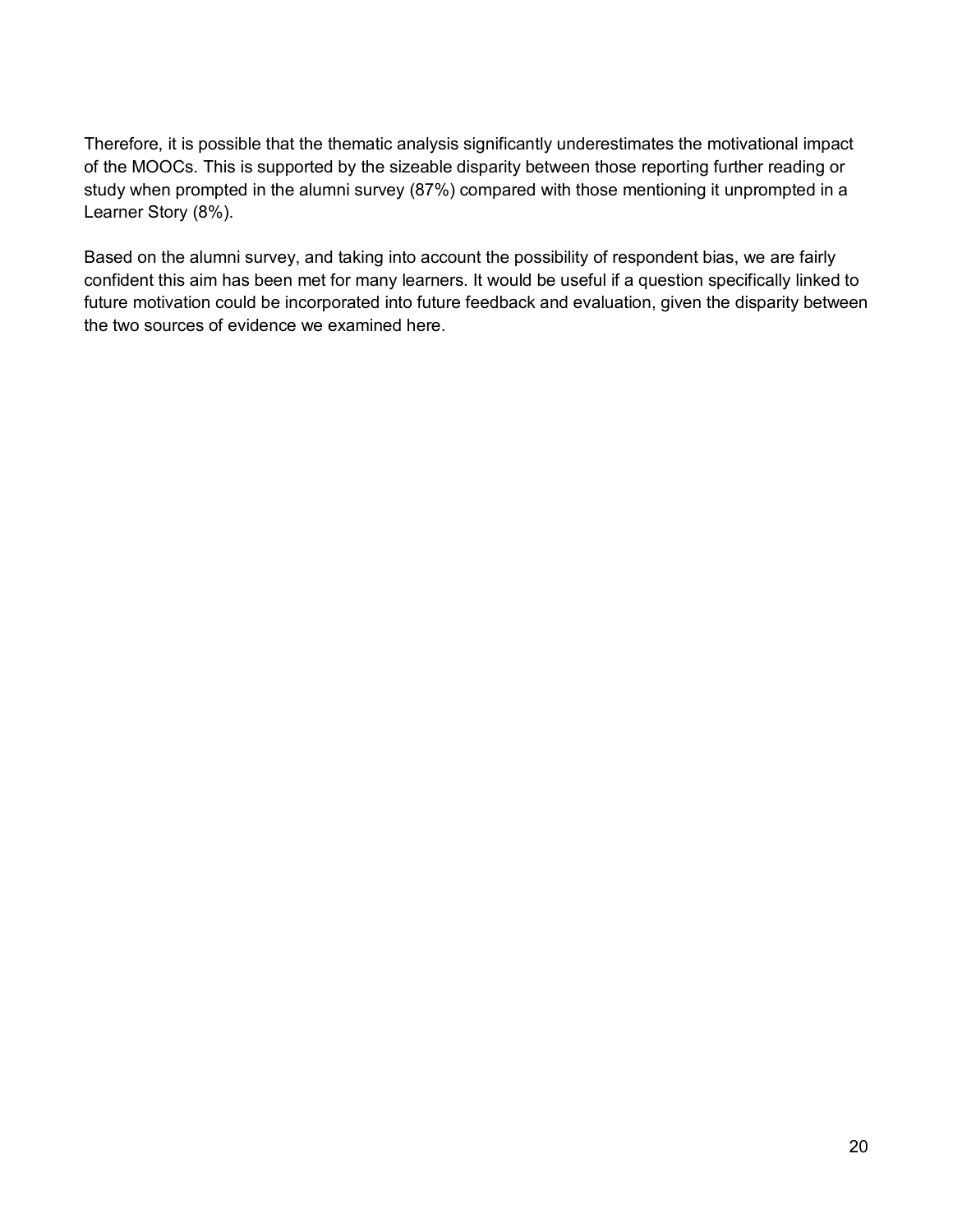### <span id="page-20-0"></span>Outcome 3: Learners will have increased understanding of contemporary Philosophy research by the University of Edinburgh

### Alumni survey

In the alumni survey, 552 respondents (88%) said that it was very or somewhat valuable to learn about contemporary Edinburgh research during the course.

- *Introduction to Philosophy (new platform):* **181**/447 (41%) very valuable; **197**/447 (44%) somewhat valuable.
- *Philosophy of Cognitive Sciences*: **54**/93 (58%) very valuable; **35**/93 (38%) somewhat valuable.
- *Philosophy of Physical Sciences*: **47**/89 (53%) very valuable; 38**/**89 (43%) somewhat valuable

Respondents also reported that the courses had improved their understanding of the following areas of contemporary Edinburgh research:

*Introduction to Philosophy (new platform)*:

- Morality and ethics: **329**/447 (74%)
- Should you believe what you hear?: **290**/447 (65%)
- Time travel: **217**/447 (49%)
- What is knowledge: **353**/447 (79%)

*Philosophy of Cognitive Sciences:*

- Embodied cognition: **60**/93 (65%)
- Intelligent machines and the human brain **51**/93 (55%)
- Philosophy of mind **69**/93 (74%)
- What is consciousness? **67**/93 (72%)

### *Philosophy of Physical Sciences:*

- Dark matter and dark energy: **64**/89 (72%)
- Origins of the universe: **50**/89 (56%)
- The anthropic principle and multiverse cosmology: **70**/89 (79%)
- What is science? **62**/89 (70%)

### Learner Stories

Some Learner Stories refer specifically to the research of Edinburgh academic staff members.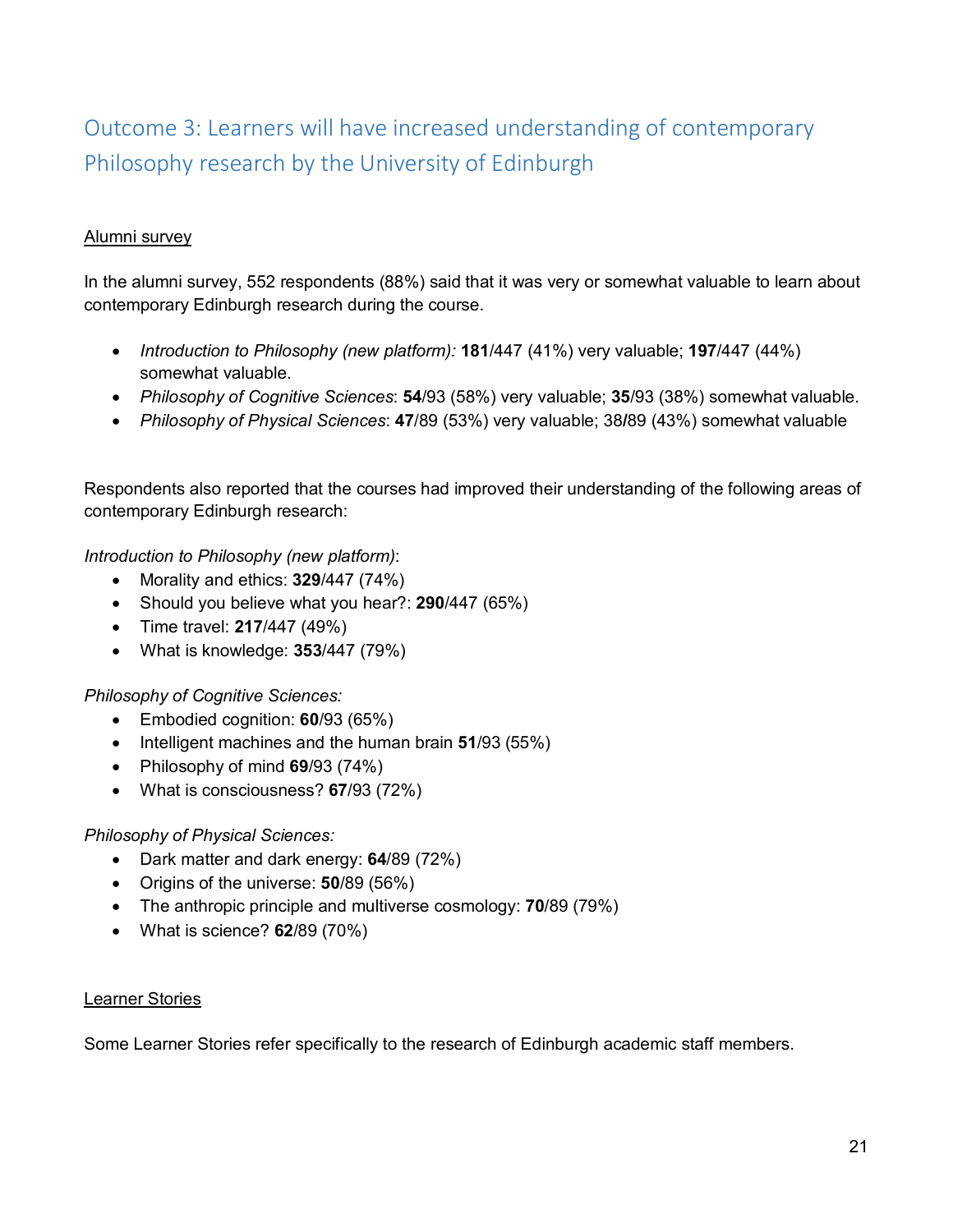For *Introduction to Philosophy,* we identified 42 stories which fell into this category, with the topic of time travel receiving the highest proportion of positive feedback (26 stories). Learners particularly noted its relevance to understanding popular culture:

> I have also been an avid fan of sci-fi for ages and was pleasantly surprised to hear Dr Alasdair Richmond's lectures on time travel. I have bought both the course text and the Sci Fi and Philosophy book recommended. - *Introduction to Philosophy* learner

I especially loved the Time Travel module by Dr. Alasdair Richmond and the philosophical questions it raised. Being Science Fiction fan I have always pondered upon such questions or paradoxes. - *Introduction to Philosophy* learner

For *Philosophy of Cognitive Sciences*, we identified 5 stories referencing Edinburgh research. Here, comments included references to embodied cognition, and the nature of the human mind:

It really has changed my perspective on algorithm, computers, and human mind. - *Philosophy of Cognitive Sciences* learner

I learned a lot about embodied cognition. - *Philosophy of Cognitive Sciences* learner

"It has helped me understand the challenges of modern life with our stone-age minds" - *Philosophy of Cognitive Sciences* learner

For *Philosophy of Physical Sciences*, we identified 7 stories referencing Edinburgh specific research, in particular discussions about Kuhn, cosmology, the anthropic principle, and the nature of scientific knowledge.

The idea of under-determination [sic] was something new, and which I shall read more about. *Philosophy of Physical Sciences* learner

"I caught myself totally absorved [sic] by the debates on the very nature of scientific knowledge where each lecturer presented very relevant issues, including some methodological problems related to the study of cosmology".

- *Philosophy of Physical Sciences* learner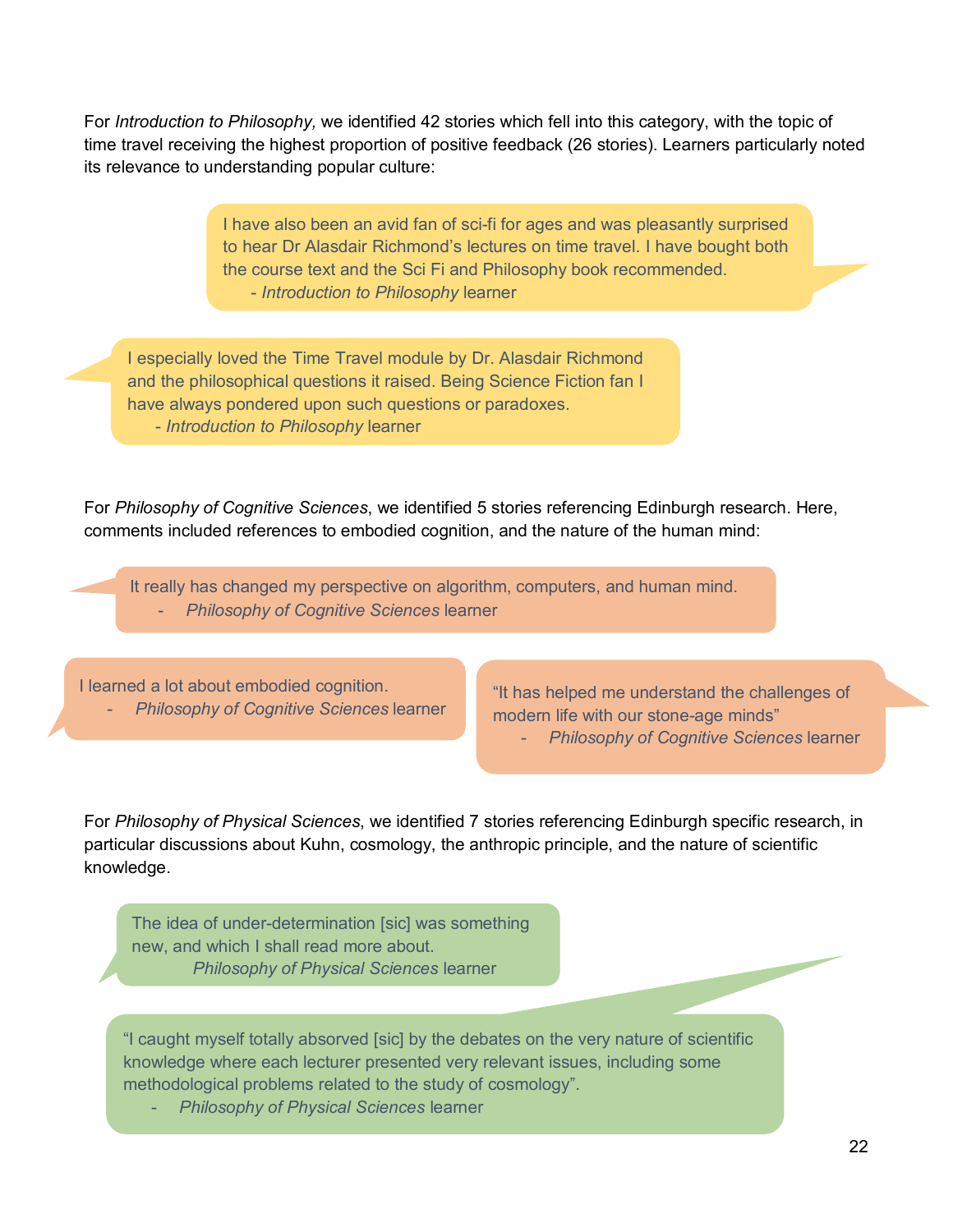#### **Conclusion**

Both *Introduction to Philosophy*, and *Philosophy and the Sciences* aimed to provide learners with a grounding in the overall subject matter while highlighting key elements of current Philosophy research happening at the University of Edinburgh. Evidence that the courses increased learner's awareness of this current research comes from Learner Stories, and the alumni survey, as well as the wide reach of the course itself (see Outcome 1), since this included content based around this research.

As with motivation, learners are more likely to report increased understanding of Edinburgh specific research when prompted with a yes/ no question in the alumni survey. Unprompted feedback tended to be more general, and while there were many positive references to individual researchers, it was often not clear if these were being credited for their engaging presentation or for their research ideas. We only included comments specifically referencing research ideas under this theme, and hence may have under-reported. Again, this may account for the apparent discrepancy between the two sources of evidence.

It is clear from the overall positive reception of the MOOC (Outcome 2, above) that the focus on contemporary research, rather than a simple historical overview, was appreciated by learners. The MOOCs' modern approach is also praised in Learner Stories:

This course was new and refreshing rather than […] talking about old dead people. - *Introduction to Philosophy* learner

What I particular liked about the course […] was the fact that the material was very up-todate.

- *Philosophy of Physical Sciences* learner

Combined with the evidence from the alumni survey, and the Learner Stories noted above, we are reasonably confident that the Outcome (increased awareness of contemporary Edinburgh research) was achieved for many learners.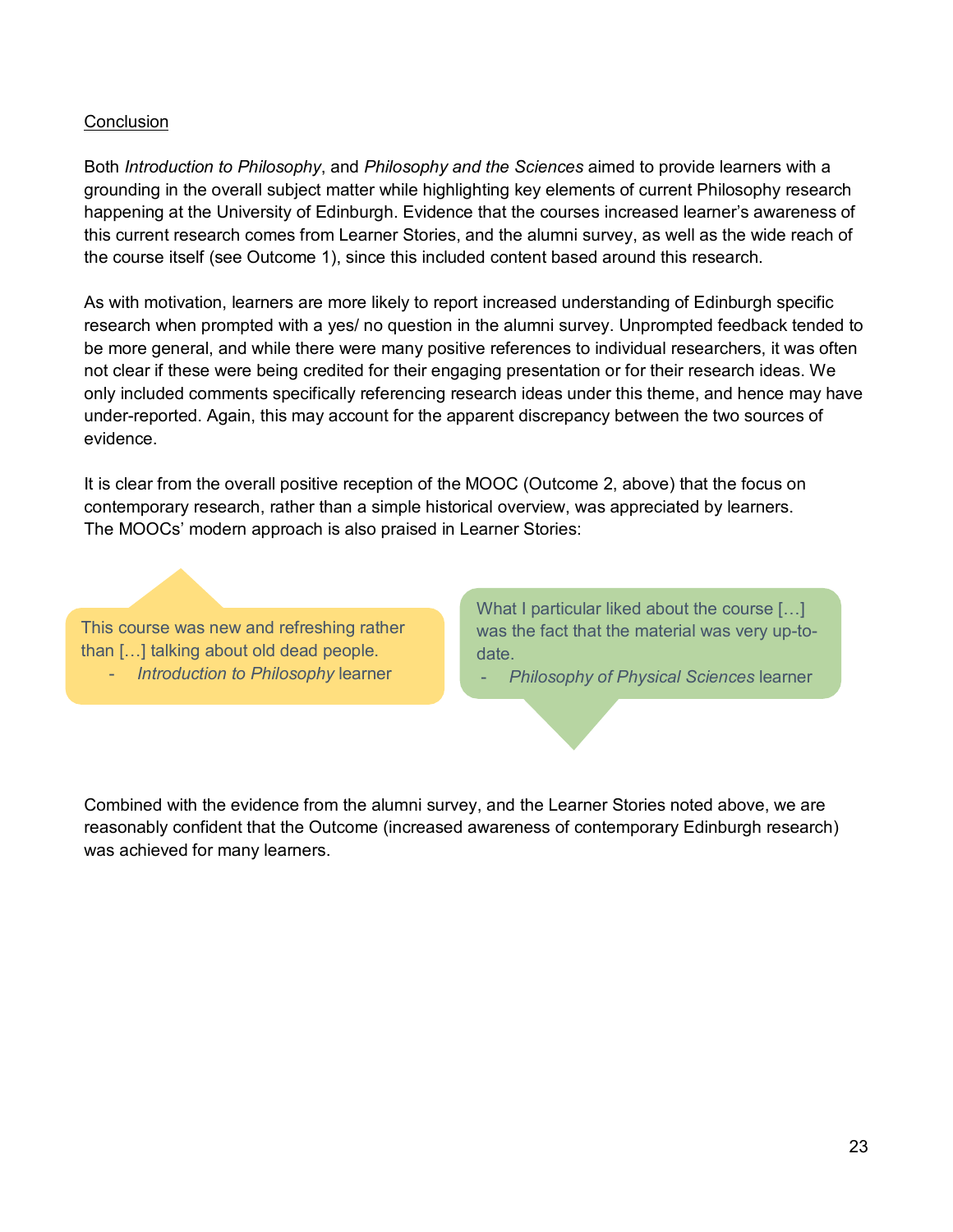### <span id="page-23-0"></span>Outcome 4: Learners will develop increased critical thinking or new perspectives

### Alumni survey:

In the alumni survey, we specifically asked whether taking the course had changed the way learners think about the world around them (yes/ no, forced choice). 487 respondents (77%) answered that they had indeed changed the way they think about the world:

- *Introduction to Philosophy:* **353**/447 respondents (79%)
- *Philosophy of Cognitive Sciences:* **67**/93 respondents (72%)
- *Philosophy of Physical Sciences:* **67**/89 respondents (75%)

### Learner Stories:

Many participants, particularly those who took *Introduction to Philosophy*, reported an improvement in their thinking capacities or a change in their way of seeing the world. We identified 55 such stories for *Introduction to Philosophy.* For *Philosophy and the Sciences,* we identified fewer stories: 2 for *Philosophy of Physical Sciences*, and 1 for *Philosophy of Cognitive Sciences*.

A selection of the 55 comments made by *Introduction to Philosophy* participants on this theme include:

This course has also taught me how to step back and think about things and how to challenge things that are often taken for granted.

**Introduction to Philosophy learner** 

I have enjoyed learning the necessary skills to sharpen my cognition, reflection, and analysis to be better thinker in this digital age.

- *Introduction to Philosophy* learner

I…have really had my eyes opened to the world of possibilities. You have helped my aging brain to create new pathways and look at things in a different light.

*- Introduction to Philosophy* learner

I found myself seeing "layers" in things I had never noticed before.

- *Introduction to Philosophy* learner

This course was totally overwhelming and it's like a door to open a new world of perspectives for me.

- *Introduction to Philosophy* learner

I learnt that, it is in fact okay to question EVERYTHING ABOUT EVERYTHING. I am now able to approach and appreciate all subject matter in a way that I would have never been able to before."

*Introduction to Philosophy learner*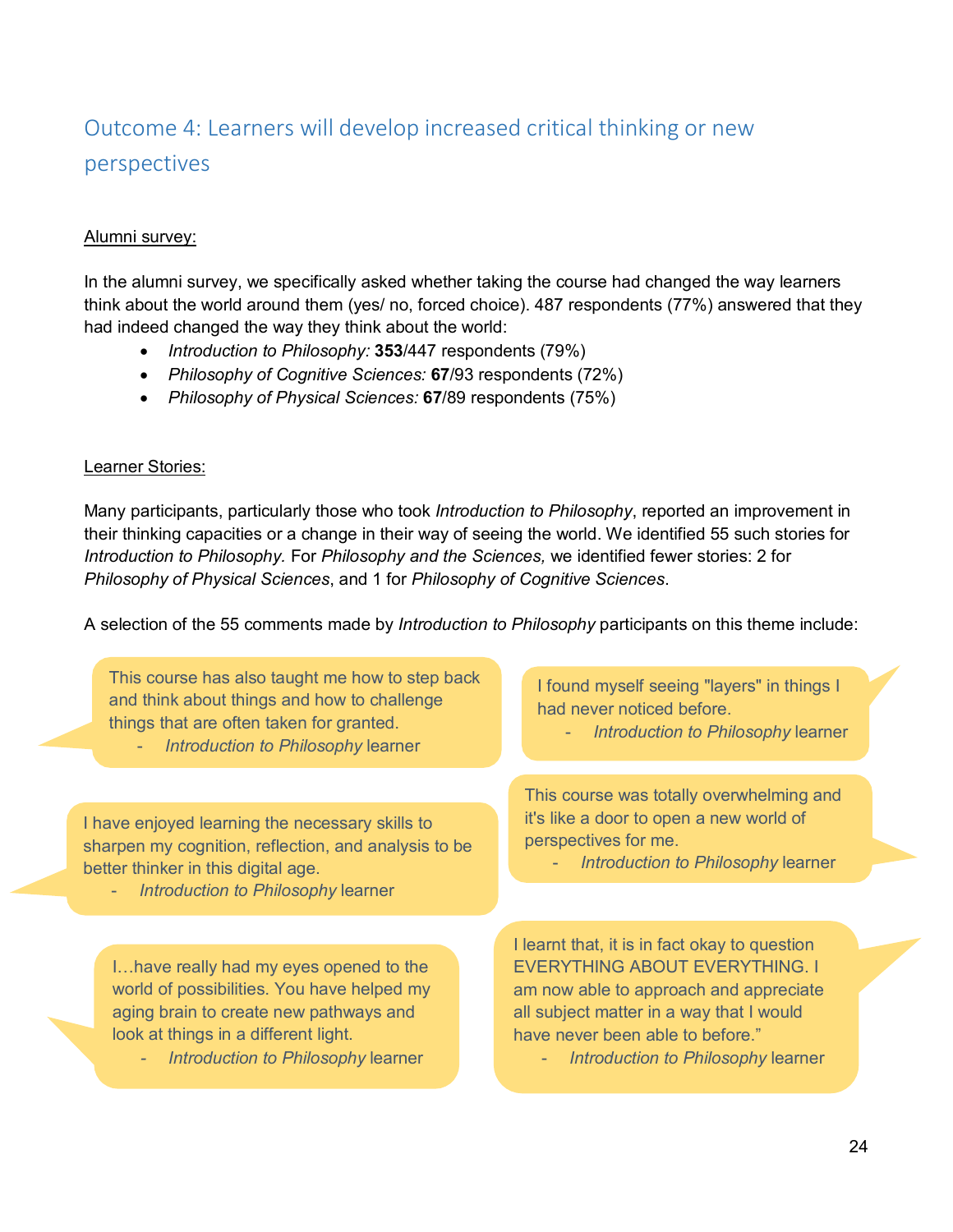### Conclusion:

Philosophy is often presented as a way of developing increased critical thinking or new perspectives. One proposed outcome of the MOOCs was to see if we could find evidence of such a change even in a short term, distance learning environment.

Once again, we saw a much higher reference to new perspectives when learners were specifically asked about this in the alumni survey, than in the open format Learner Stories.

Within Learner Stories, this was a theme we primarily saw arising in *Introduction to Philosophy.* This is perhaps not surprising given the larger number of stories submitted for this course, however it may also reflect the broader scope of *Introduction to Philosophy*, where participants are presented with a large variety of topics, and what remains constant is researchers presenting multiple perspectives that can be taken towards the same subject.

Additionally, we note that *Introduction to Philosophy* has a higher proportion (30%) of participants without an undergraduate degree than is the case for *Philosophy of Physical Sciences* (22%) and *Philosophy of Cognitive Sciences* (20%). It is possible that learners on the *Introduction* course may have had, on average, less contact with philosophical thinking, and therefore more potential to significantly develop their thinking skills and shift their perspective during the course. This idea has some support from the fact that the proposition of learners for whom the MOOC was their first experience of academic Philosophy was higher for *Introduction to Philosophy* (54%) than for either of the science based courses (25% for both *Cognitive* and *Physical Sciences*).

Overall, we can be reasonably confident that this outcome was achieved for many learners.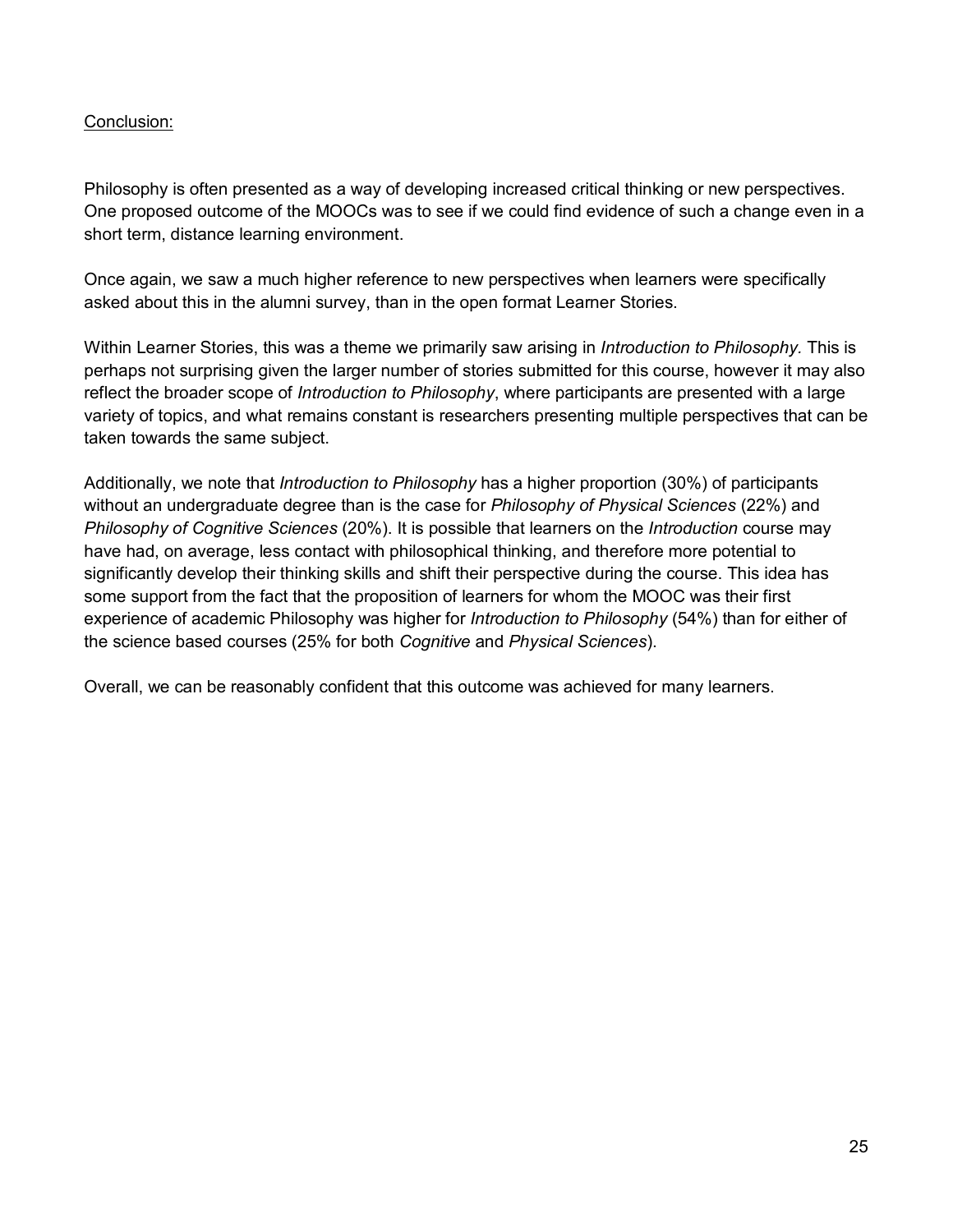### <span id="page-25-0"></span>Outcome 5: Teachers and education professionals will have improved access to education resources in Philosophy

The final proposed outcome was for the courses or their content to act as Philosophy-based teaching resources for use in education. To this end, all course content was released under a Creative Commons license, allowing it to be reused or adapted. The video lectures were added to the University of Edinburgh's Open Education YouTube (3,139 subscribers, 78,000 views as of April 2019). However, the Creative Commons license has made it hard to track uptake of the course materials outwith the Coursera platform. Here again, we rely on Learner Stories for examples of usage, and the alumni survey for a percentage of respondents who affirm they have used the materials in this way. We also draw on individual feedback given directly to researchers involved in the courses.

### **Occupation**

In end of course evaluations, 11% of *Introduction to Philosophy* participants and 10% of *Philosophy and the Sciences* participants report their occupation as teachers or education professional. This provides an opportunity for the MOOCs to be used in teaching settings.

#### Learner Stories

One theme that emerged from Learner Stories was that participants had used the course materials to inform their teaching, or had been encouraged to engage with the course by their teacher. Looking at the comments that constitute these stories allows a fuller picture of the various ways the MOOCs have been used in education.

For example, Learner Stories reveal that *Introduction to Philosophy* has been integrated into teacher training in the Philippines (12 stories). The course is a compulsory part of Philosophy 1 at Mindanao State University; this module is a course requirement for the Bachelor of Elementary Education.

Other courses cited in Learner Stories as having *Introduction to Philosophy* as a compulsory part of the programme include a Masters in Science Nursing (unknown university) and a Higher School of Economics (Moscow) combined programme with the London School of Economics. Desk research confirms the course The Higher School of Economics also lists *Philosophy of Cognitive Sciences* as a recommended 2<sup>nd</sup> year course for their Master's in 'Cognitive Sciences and Technologies'.<sup>14</sup>

Learner stories showed that the courses have also been used by teachers to inform their teaching practice.

<span id="page-25-1"></span><sup>&</sup>lt;sup>14</sup> Higher School of Economics. Accessed online June 2019 via: <https://www.hse.ru/en/ma/cogito/moocs/>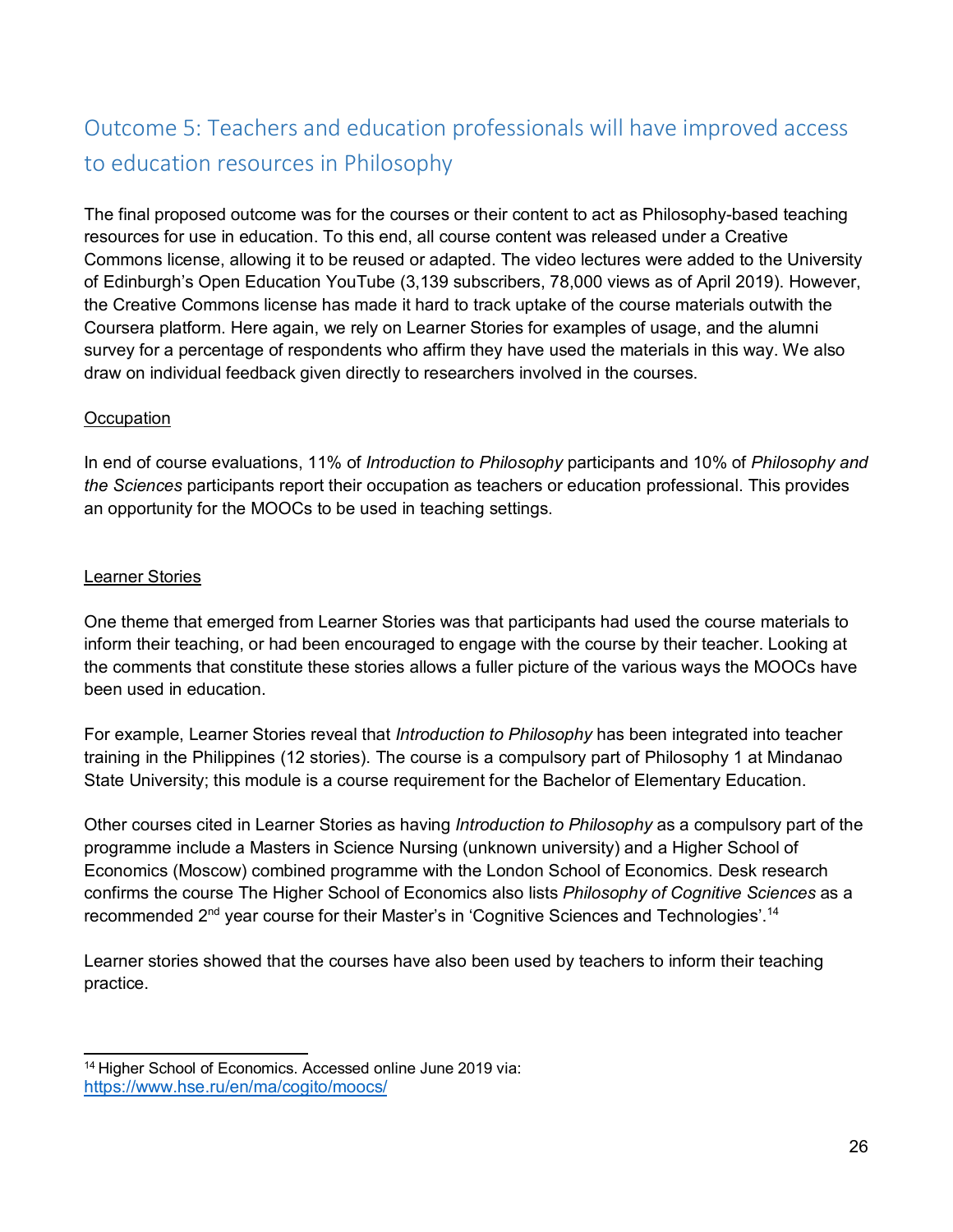I took the [Introduction] course because I am a […] Philosophy teacher in High School and I wanted to improve as an individual […] everything about the course was just perfect. *- Introduction to Philosophy* learner

Two other philosophy high school teachers, both from Mexico, report that *Introduction to Philosophy*  has benefitted their teaching and, as a result, their students. In a follow up enquiry, one of these teachers explains that taking *Introduction to Philosophy* has improved his ability to teach relevant and contemporary philosophy:

> Thanks to your university I can offer to my students...better content […] One of my strategies when I talk about philosophy with my students [is to] talk about time travel. - *Introduction to Philosophy* learner

He explained that philosophy is not widely available in Mexico, so philosophy teachers tend to come from law or linguistics:

> They only teahc [sic] the same historical dates and topics, [and] the course [Introduction to Philosophy] gives me the opportunity to show different areas. - *Introduction to Philosophy* learner, continued.

Teachers are also using *Philosophy of Physical Sciences* and *Philosophy of Cognitive Sciences* to improve their courses and teaching:

I am a secondary Physics teacher with recent textbook publication in junior science and senior physics. The most pressing problem for educators at secondary level is updating content knowledge rapidly and understanding the pedagogy of deep, stable conceptual change in novice learners. I took this course to update my knowledge so as to build a better knowledge base for a course for 16 year-olds at my school, which includes aspects of cosmology, thermodynamics, chemistry and biology… I enjoyed this course and will use it to develop a better planned and implemented course.

- *Philosophy of Physical Sciences* learner

*.*

As a Theory of Knowledge teacher in the IB Diploma programme with a very limited scientific knowledge, this course is very helpful for me.

- *Philosophy of Physical Sciences* learner

Just wanted to say thank you for creating this course! It was a great introduction, and it will help me in my job in the education sector, particularly in our current thinking about metacognition and self-talk (the notes on the embodied cognition sector [sic] will be most useful).

- *Philosophy of Cognitive Sciences* learner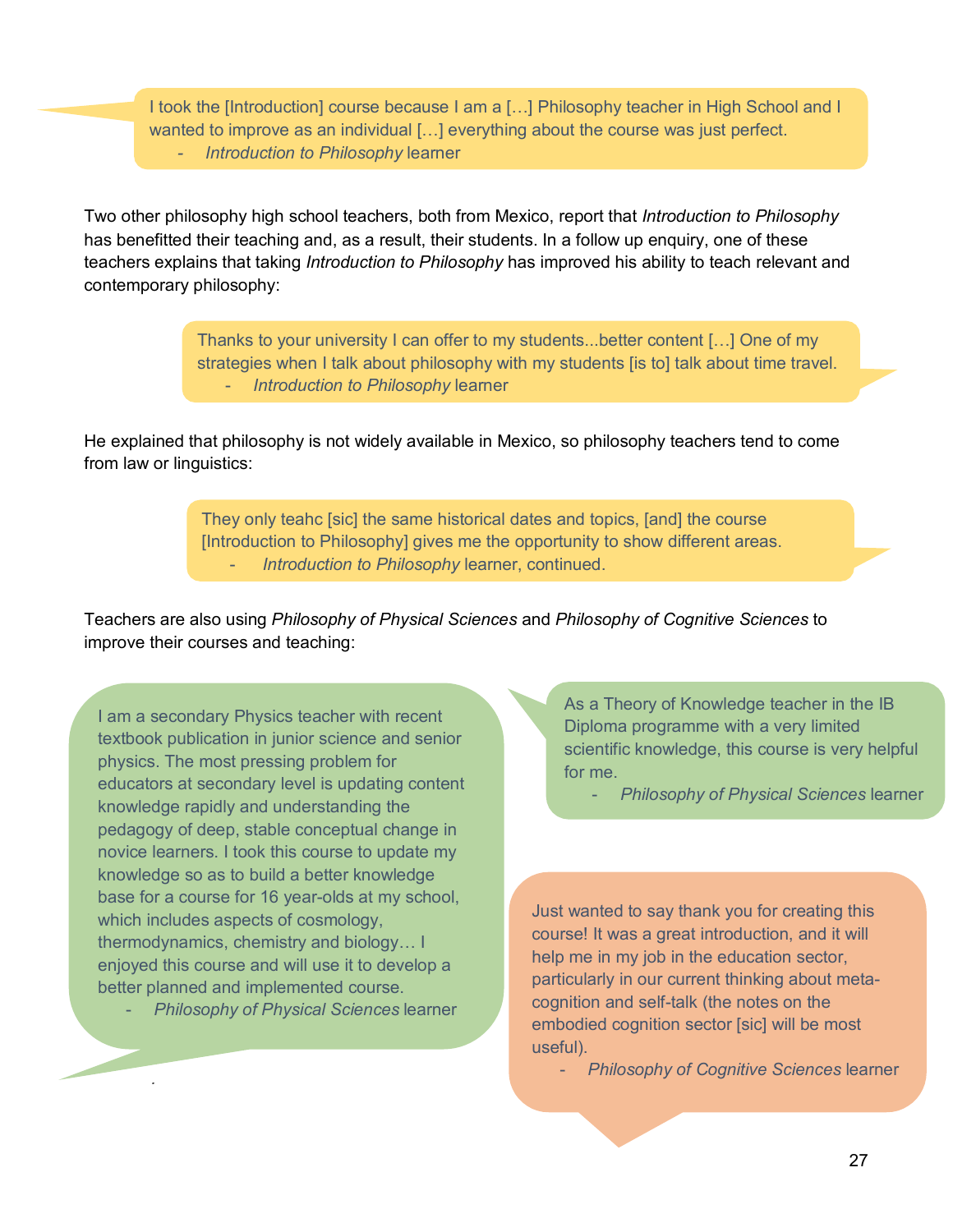#### Alumni survey

In the alumni survey, we tried to obain more examples of how the MOOCs had been used in education. To this end, we included a forced choice (yes/no) question about whether respondents has used, or planned to use, any of the MOOC content or material in workshops, classes, or other teaching settings. Respondents were reminded of the Creative Commons license and that the teaching team encourage such use. The responses were fairly consistent across the three courses, with 131 respondents (21%) confirming educations usage:

- *Introduction to Philosophy:* **89**/447 respondents (20%)
- *Philosophy of Cognitive Sciences:* **22**/93 respondents (24%)
- *Philosophy of Physical Sciences:* **20**/89 respondents (23%)

Where respondents answered YES to this question, we asked them to provide more detail where possible.

*Introduction to Philosophy* participants used the course to as a teaching resource in schools, Universities, and online learning:

*"I mentor philosophy MOOCs and individuals in online academic communities. Information and ideas in your MOOC updated my learning on various points and inspired further growth, strengthened skills."*

*"[I use the course] For illustrating some points in my classes as a philosophy teacher in Secondary Education."*

*"I teach A-Level Philosophy and I made completing the MOOC a pre-course requirement."*

### The course was also used to inform teaching practice:

*"Philosophy has impacted the way I arrange materials and training."* 

*"I use it in the planning of my daily classes."*

*"It informs my thinking when planning leadership teaching."*

*"I do quite a bit of mentoring and also am starting to teach classes to young designers*  and innovators in India. I feel that the course got me thinking in ways that will *invariably make into my mentoring and teaching."*

And in a range of informal educational settings, including interest groups and the workplace:

*"I have started a Philosophy group."*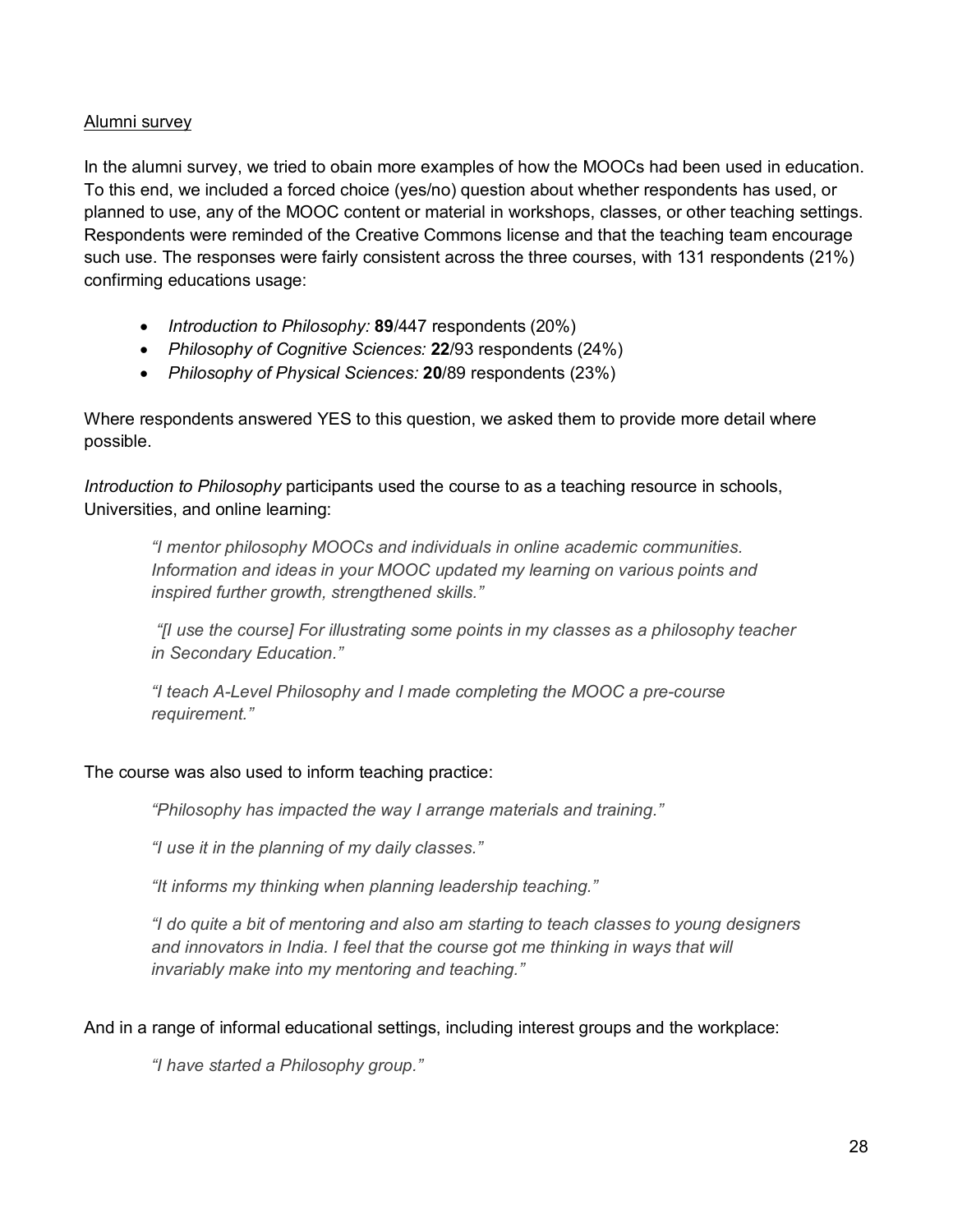*"I have used the ideas about what it means to do philosophy with my U3A [University of the Third Age] group."*

*"I conduct a Philosophy workshops for seniors.*

*"[I used it] in one of our Continuing Learning Sessions (CLS) in the office."* 

*"I intend to use it for my employee capacity building programs"*

### *Examples of Philosophy of Physical Sciences* and *Philosophy of Cognitive Sciences* being used in school settings include:

*"For my classes (I'm a High School philosophy teacher)" [Physical Sciences]*

*"I am a teacher and I am using what I learn on my classes." [Physical Sciences]*

*"In a reading group for a bunch of high school students. We explore some seminal ideas and philosophical underpinning of sciences." [Physical Sciences]*

*"I am a teacher and the course provided some interesting examples." [Cognitive Sciences]*

*"I might use the course content materials in my class in senior high school." [Cognitive Sciences]*

*"I teach mathematics and science to high school children. I created a reading group to explore ideas behind development of sciences, and I discuss some material from the philosophy course with them. We LOVE it!" [Cognitive Sciences]*

### Direct feedback

While MOOC stories provide a sense of some of the uses of Edinburgh's philosophy MOOCs, the activity of University of Edinburgh academics, and those connected to the university, show additional uses of the MOOCs in a range of classroom settings.

For example, *Philosophy and the Sciences* has been used:

- **In a secondary school workshop** at Knox Academy (June 2014) in collaboration with Children's University. Around 40 children participated in a 1.5 hour workshop on 'A Philosophical Journey Through Science' led by Prof. Michela Massimi and Dr. Wahid Bhimji. The workshop introduced students to the Galileo's thought experiments, as well as some general philosophy of science.
- **In a flipped classroom course** at the University of Stuttgart (autumn 2014). Led by Dr. Mog Stapleton, students watched a topic of *Philosophy and the Sciences* each week before discussing it in class. These eight weeks prepared students for reading Kuhn, which composed the second half of the course. An estimated 5-10 students were involved.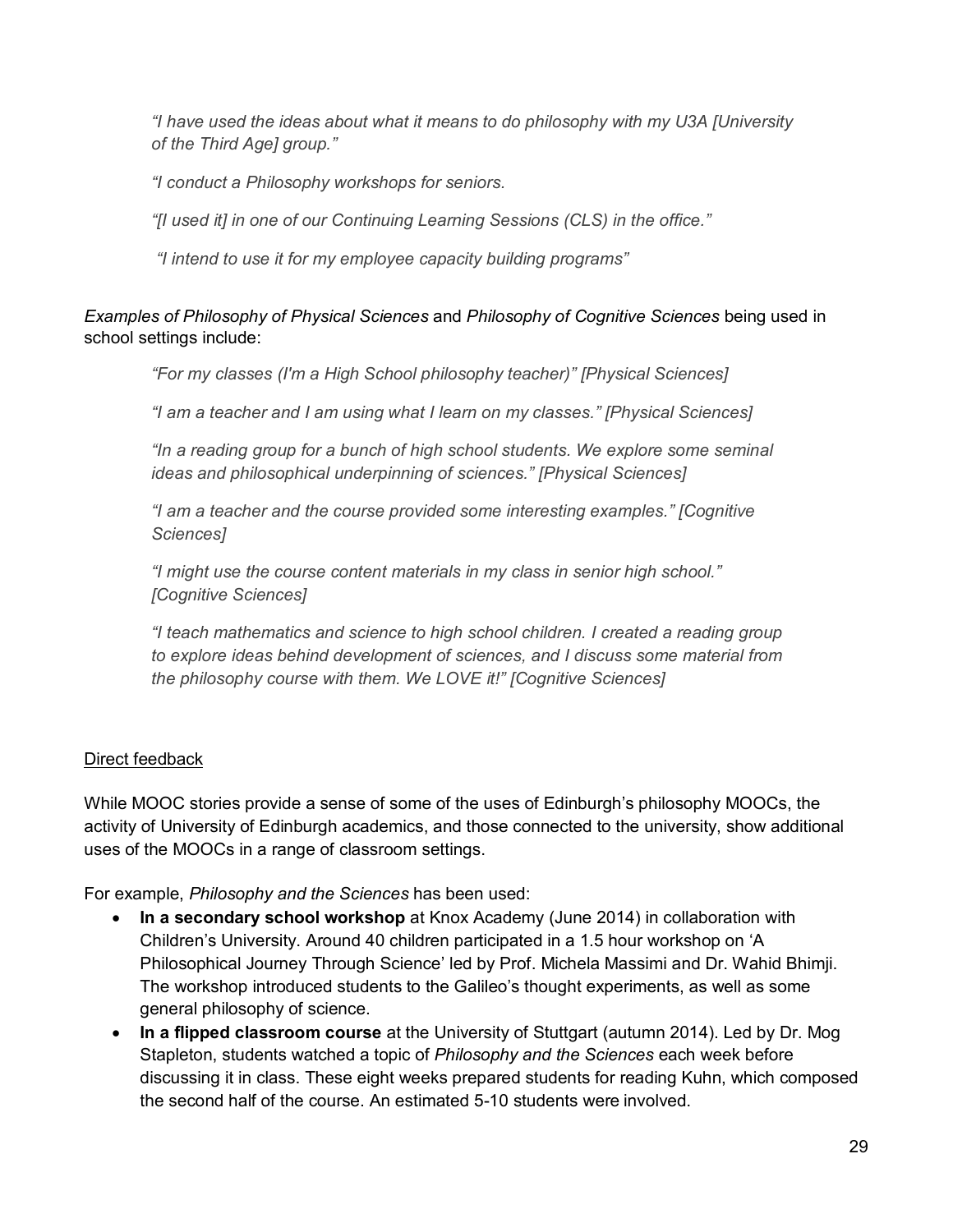*Introduction to Philosophy* has been used:

- In a **University of Third Age philosophy group** for local residents.
- For **Introductory Philosophy courses in Scottish Prisons**. People in prison participated in a seven week course. Each week involved first watching a topic of Introduction to Philosophy with their prison teacher, before having a discussion facilitated by University of Edinburgh based on the theme of that week's MOOC lecture.
- In **University of Edinburgh undergraduate teaching**. The video lectures on "what is knowledge" were part of the teaching content for students taking Knowledge and Reality  $($   $\sim$  300 students); all first and second year Philosophy students were encouraged to take the MOOCs alongside their formal studies.

### **Conclusion**

Based on the above feedback, we can be reasonably confident that (a) at least some teachers are accessing the course (~10% learners), and that (b) at least some of these teachers are implementing the learning and/ or resources into their practice. Others are sharing the learning in more informal settings. At the other extreme, some institutions have incorporated the MOOCs into required or recommended learning for university students.

We therefore know that the course content and resources are being used in a variety of settings. However, the lack of structured feedback on this topic means we are unaware of the scope of this usage, and what, if any, barriers prevent wider uptake. For example, is the online nature of the course (and therefore basic technological requirement) itself a barrier? Would an updated offline version of the course be useful?

One possibility would have been to use a different level of re-use license might make uptake easier to monitor. The license we use (CC-BY) technically requires attribution, but in practice many people tend not to do so. On the other hand, updating the license may reduce the number of cases where the materials are used, and would not account for cases where the learning itself (e.g. insights about contemporary Edinburgh research), rather than the materials, have informed teaching practice.

Overall, we can be confident this Outcome was met to some extent, though it is difficult to be precise about the level of use and the reach of the materials in this context.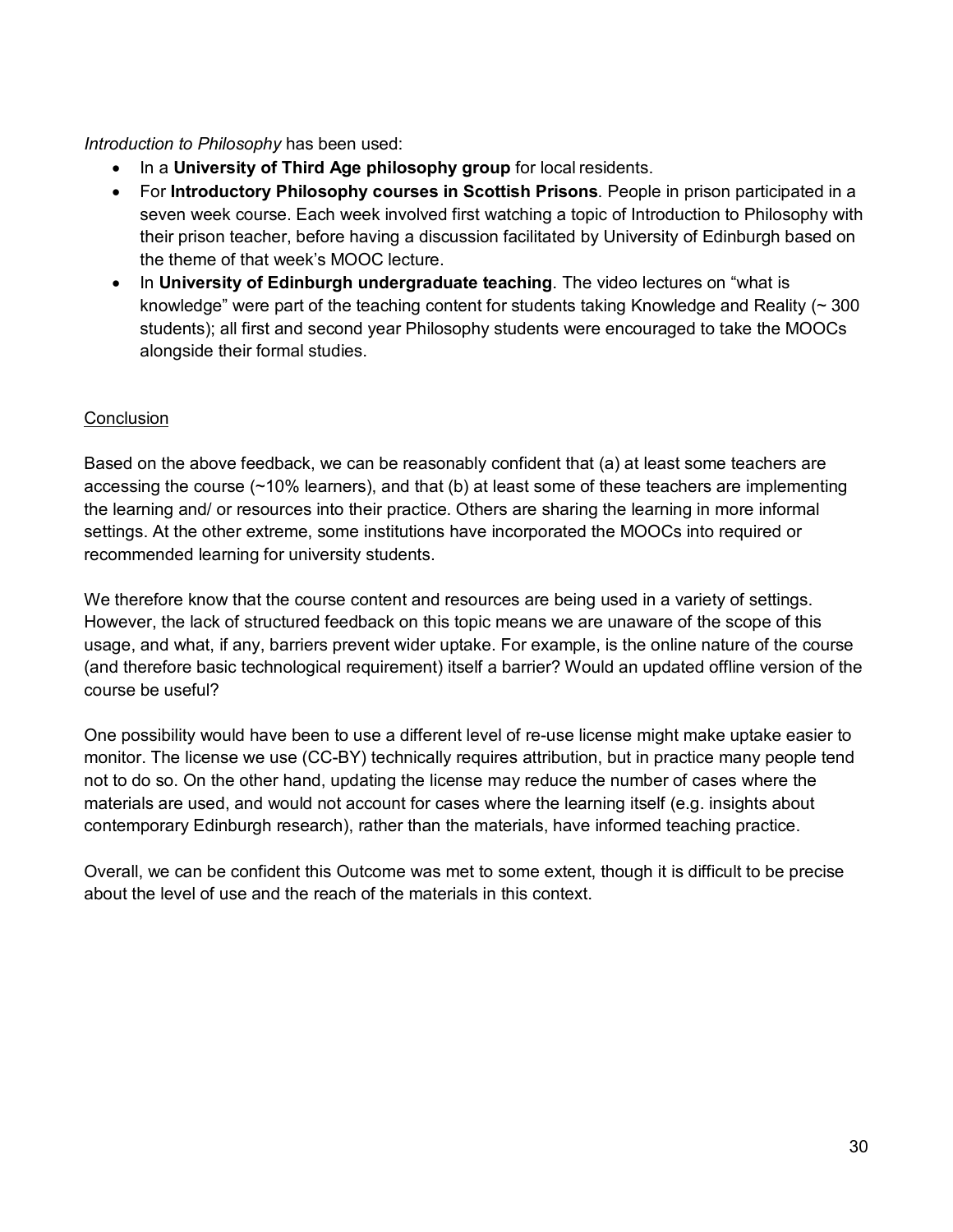### <span id="page-30-0"></span>Unexpected outcomes

The final group of Learner Stories concerns unexpected outcomes, which did not map onto out our intended aims for the project. The majority (38) of these stories concern students who are using the MOOCs to supplement current study, or prepare for future studies (i.e. as a formal learning aid):

I decided to pursue my masters degree in Mathematical Philosophy […] To increase my chances of being admitted, I looked for Philosophy online courses, and I found this amazing course.

- *Philosophy of Physical Sciences* learner

The course really has given me a great grounding for my BA Philosophy degree which I am stating in September.

- *Introduction to Philosophy* learner

I'm currently doing my PhD in Cognitive Neuroscience. I have enjoyed the course very much and I have learnt topics that I didn't know [and] developed a deeper understanding of topics that I have already known.

- *Philosophy of Cognitive Sciences* learner

Other stories in this category involved participants acknowledged benefiting from the MOOC and having jobs or social activities that means this benefit will be passed on to a much wider social circle. Stories that fit this category include writers, theatre practitioners, government workers, and those working with community groups.

We identified 9 such stories for *Introduction to Philosophy*, 2 for *Philosophy of Cognitive Sciences*, and 1 for *Philosophy of Physical Sciences*. These stories focussed on the applicability of course content to their various roles, without mentioning specific changes in knowledge or perspective, or educational usage.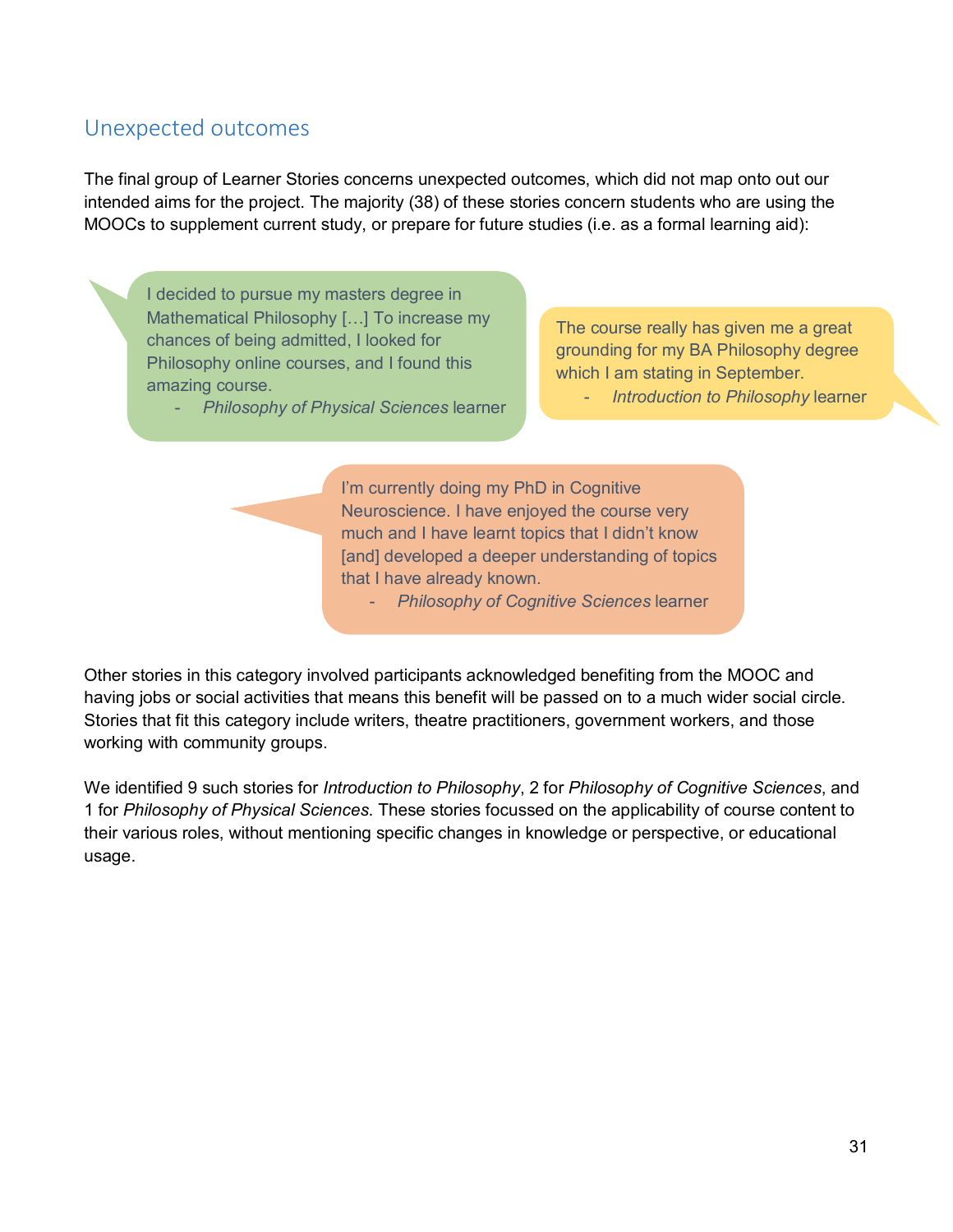### <span id="page-31-0"></span>Conclusion

Overall, we believe we have evidence to conclude that Outcome 1 was fully met, and Outcomes 2 – 5 were at least partially met.

Both courses, and especially *Introduction to Philosophy,* reached a large audience. Demographics and completion rates were in line with the MOOCs sector in general, and positive feedback from participants showed that learners appreciated the quality of the courses.

These MOOCs have been greeted enthusiastically and generated significant engagement from many learners. A large majority of participants valued learning about contemporary Edinburgh research, and were motivated to learn more about the topics that University of Edinburgh academic staff specialise in. We conclude that *Introduction to Philosophy* and *Philosophy and the Sciences* widened access to philosophy in general, and to the particular research at Edinburgh in particular. Furthermore, a general shift in perspective and ability to think more critically has been reported by many participants, especially on the *Introduction* course.

It is also clear that *Introduction to Philosophy* and *Philosophy and the Sciences* have been used as an educational resource in various settings – thus these courses have not just affected those who took them directly, but those who have contact with course participants. Testimonial evidence shows that teachers found these courses useful for expanding their knowledge base in order to teach individual classes and design curriculum. We can see that both courses inspired a further activities, enabling and enhancing opportunities to engage philosophically in a wide range of contexts – from Scottish prisons to rural farming communities in Bengal.

However, we also note that staff are reliant on Coursera data for much of the evaluation. While Learner Stories provide an opportunity for unstructured feedback, it was our own survey of MOOC learners which allowed us to ask specific questions linked to the intended outcomes of the courses, and indicators for some of the Outcomes were not identified until several years into the MOOCs delivery. We would encourage universities developing future MOOCs to consider both their outcomes *and* suitable indicators at the outset, to enable efficient and timely evaluation of their courses.

The evaluation process was also made more difficult by changes to the Coursera platform and analytics dashboard, resulting in inconsistent indicators and/or missing data for some of the courses. Going forward, it may be sensible for the course organisers to save snapshots of data of analytics at regular (e.g. six month) intervals. This would prevent an archive of relevant data in the event of future changes to, or difficulty accessing, the Coursera reporting platform.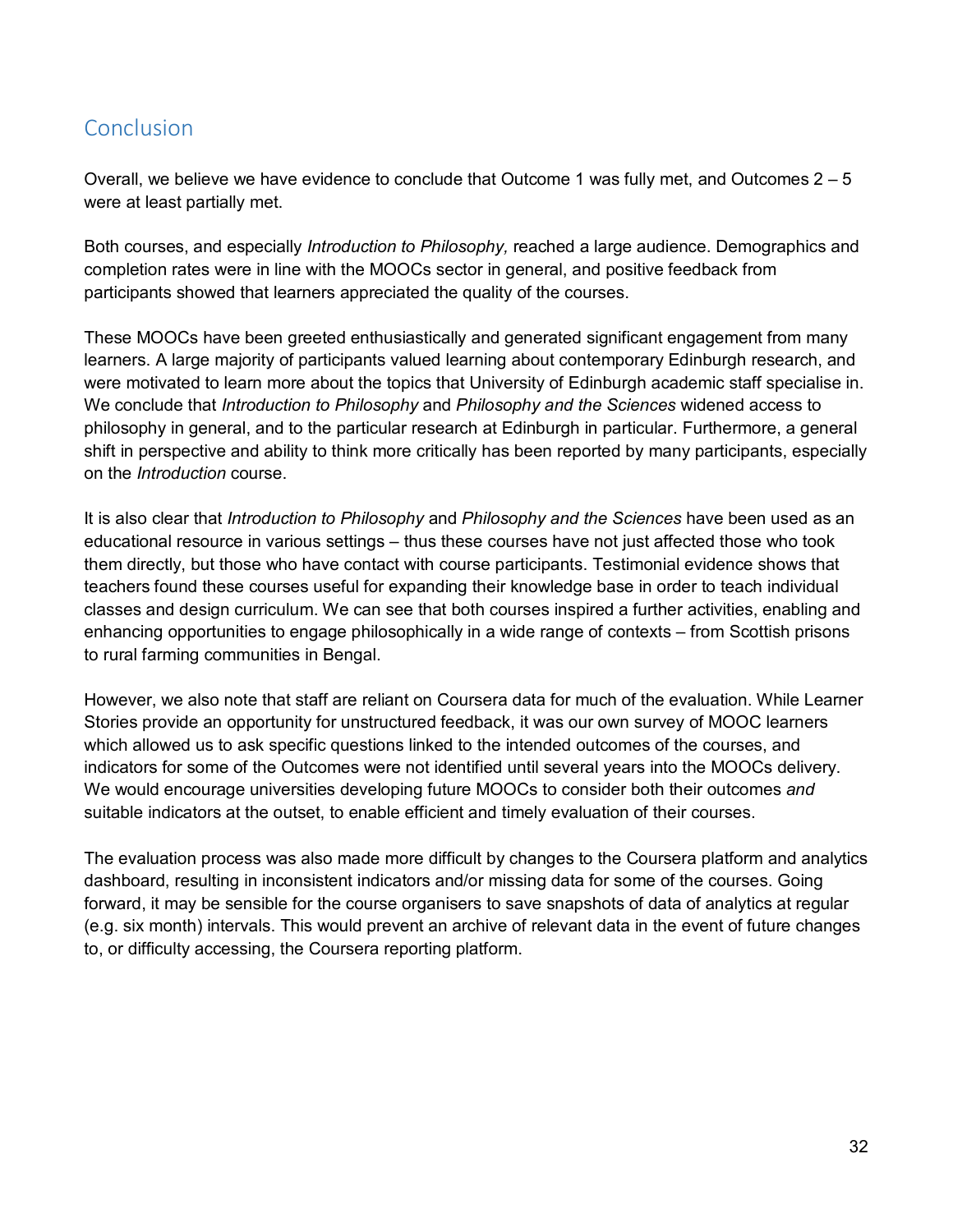## Appendix 1

Learners' country of origin (if known), data from Coursera, 2019.

| <b>Country Name</b>                   | <b>Course Learners</b> |
|---------------------------------------|------------------------|
|                                       | <b>Count</b>           |
| Afghanistan                           | 62                     |
| Albania                               | 193                    |
| Algeria                               | 176                    |
| Andorra                               | 18                     |
| Angola                                | 38                     |
| Argentina                             | 4307                   |
| Armenia                               | 135                    |
| <b>Australia</b>                      | 6236                   |
| Austria                               | 598                    |
| Azerbaijan                            | 147                    |
| <b>Bahamas</b>                        | 35                     |
| <b>Bahrain</b>                        | 101                    |
| Bangladesh                            | 545                    |
| <b>Barbados</b>                       | $\overline{44}$        |
| <b>Belarus</b>                        | 335                    |
| Belgium                               | 1090                   |
| <b>Belize</b>                         | 28                     |
| <b>Benin</b>                          | $\overline{10}$        |
| <b>Bhutan</b>                         | $\overline{21}$        |
| <b>Bolivia</b>                        | 563                    |
| Bosnia and Herzegovina                | 113                    |
| <b>Botswana</b>                       | 49                     |
| <b>Brazil</b>                         | 10931                  |
| Brunei Darussalam                     | 30                     |
| <b>Bulgaria</b>                       | 455                    |
| <b>Burkina Faso</b>                   | 8                      |
| <b>Burundi</b>                        | $\overline{2}$         |
| Cambodia                              | 111                    |
| Cameroon                              | 56                     |
| Canada                                | 8577                   |
| Cape Verde                            | 11                     |
| Chile                                 | 4716                   |
| China                                 | 11537                  |
| Colombia                              | 7683                   |
| Comoros                               | $\mathbf{1}$           |
| Congo, The Democratic Republic of the | 12                     |
| Costa Rica                            | 662                    |
| Cote d'Ivoire                         | 33                     |
| Croatia                               | 382                    |
| Cuba                                  | 24                     |
| Cyprus                                | 197                    |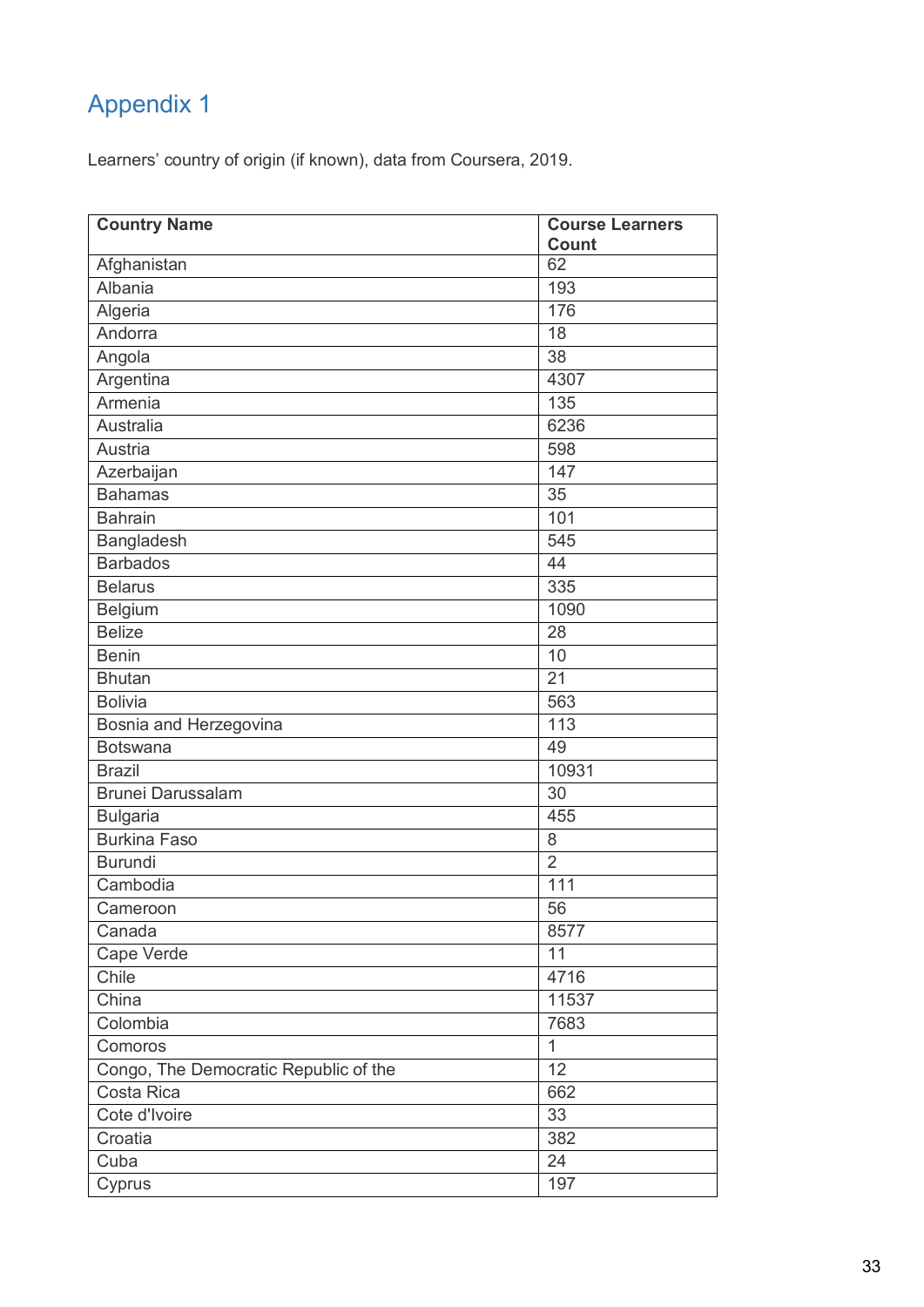| <b>Czech Republic</b>            | 649             |
|----------------------------------|-----------------|
| <b>Denmark</b>                   | 944             |
| Djibouti                         | 13              |
| Dominica                         | $\overline{7}$  |
| Dominican Republic               | 517             |
| Ecuador                          | 1651            |
| Egypt                            | 2232            |
| El Salvador                      | 466             |
| <b>Equatorial Guinea</b>         | 4               |
| Eritrea                          | $\overline{1}$  |
| Estonia                          | 205             |
| Ethiopia                         | 198             |
| Fiji                             | 32              |
| Finland                          | 491             |
| France                           | 3977            |
| Gabon                            | 3               |
| Gambia                           | 20              |
| Georgia                          | 341             |
| Germany                          | 5283            |
| Ghana                            | 339             |
| Greece                           | 2126            |
| Grenada                          | 15              |
| Guatemala                        | 795             |
| Guinea                           | 5               |
| Guinea-Bissau                    | $\overline{0}$  |
| Guyana                           | 40              |
| Haiti                            | $\overline{91}$ |
| Holy See (Vatican City State)    | $\overline{1}$  |
| Honduras                         | 242             |
| Hungary                          | 546             |
| Iceland                          | 81              |
| India                            | 16861           |
| Indonesia                        | 1266            |
| Iran, Islamic Republic of        | 651             |
| Iraq                             | 200             |
| Ireland                          | 1461            |
| Israel                           | 2037            |
| Italy                            | 1992            |
| Jamaica                          | 166             |
| Japan                            | 2131            |
| Jordan                           | 249             |
| Kazakhstan                       | 386             |
| Kenya                            | 536             |
| Korea, Republic of               | 2023            |
| Kosovo                           | 10              |
| Kuwait                           | 170             |
| Kyrgyzstan                       | 69              |
| Lao People's Democratic Republic | 12              |
| Latvia                           | 248             |
|                                  |                 |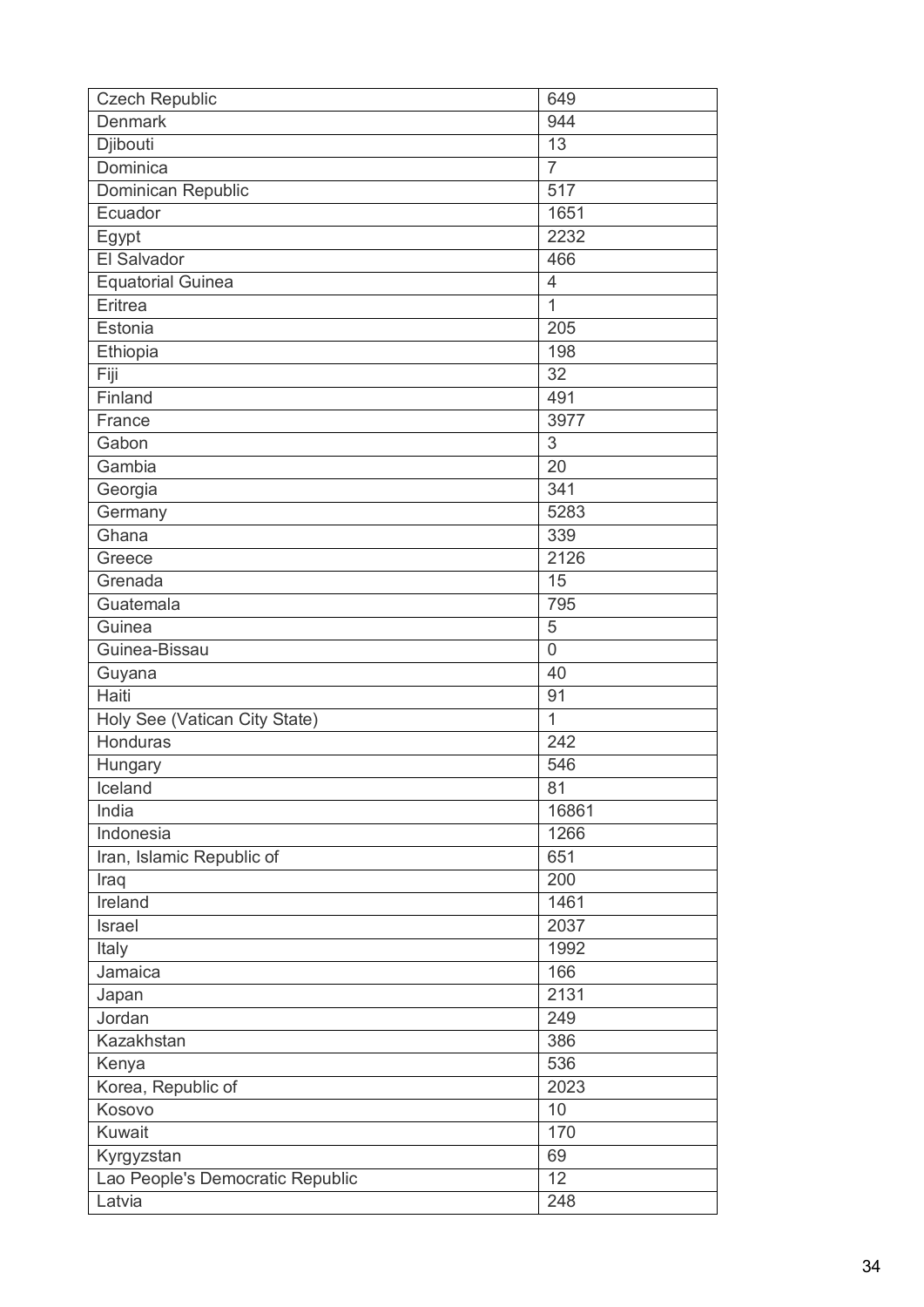| Lebanon                         | 251              |
|---------------------------------|------------------|
| Lesotho                         | 17               |
| Liberia                         | 22               |
| Libyan Arab Jamahiriya          | 37               |
| Liechtenstein                   | $\overline{2}$   |
| Lithuania                       | 384              |
| Luxembourg                      | 114              |
| Macedonia                       | 103              |
| Madagascar                      | 8                |
| Malawi                          | $\overline{34}$  |
| Malaysia                        | 1516             |
| <b>Maldives</b>                 | 49               |
| Mali                            | 8                |
| Malta                           | 116              |
| <b>Marshall Islands</b>         | $\overline{1}$   |
| Mauritania                      | $9\,$            |
| <b>Mauritius</b>                | 106              |
| Mexico                          | 16935            |
| Micronesia, Federated States of | 1                |
| Moldova, Republic of            | 147              |
| Monaco                          | 6                |
| Mongolia                        | 131              |
| Montenegro                      | 48               |
| Morocco                         | 685              |
| Mozambique                      | 36               |
| Myanmar                         | 185              |
| Namibia                         | 39               |
| Nepal                           | 272              |
| Netherlands                     | 4126             |
| <b>New Zealand</b>              | 1040             |
| Nicaragua                       | 207              |
| Niger                           | 6                |
| Nigeria                         | 804              |
| Norway                          | 551              |
| Oman                            | 108              |
| Pakistan                        | 1961             |
| <b>Palestinian Territory</b>    | 91               |
| Panama                          | $\overline{218}$ |
| Papua New Guinea                | 14               |
| Paraguay                        | 266              |
| Peru                            | 4030             |
| Philippines                     | 2558             |
| Poland                          | 1633             |
| Portugal                        | 1244             |
| Qatar                           | 177              |
| Romania                         | 1426             |
| Russian Federation              | 6537             |
| Rwanda                          | 49               |
| <b>Saint Kitts and Nevis</b>    | 12               |